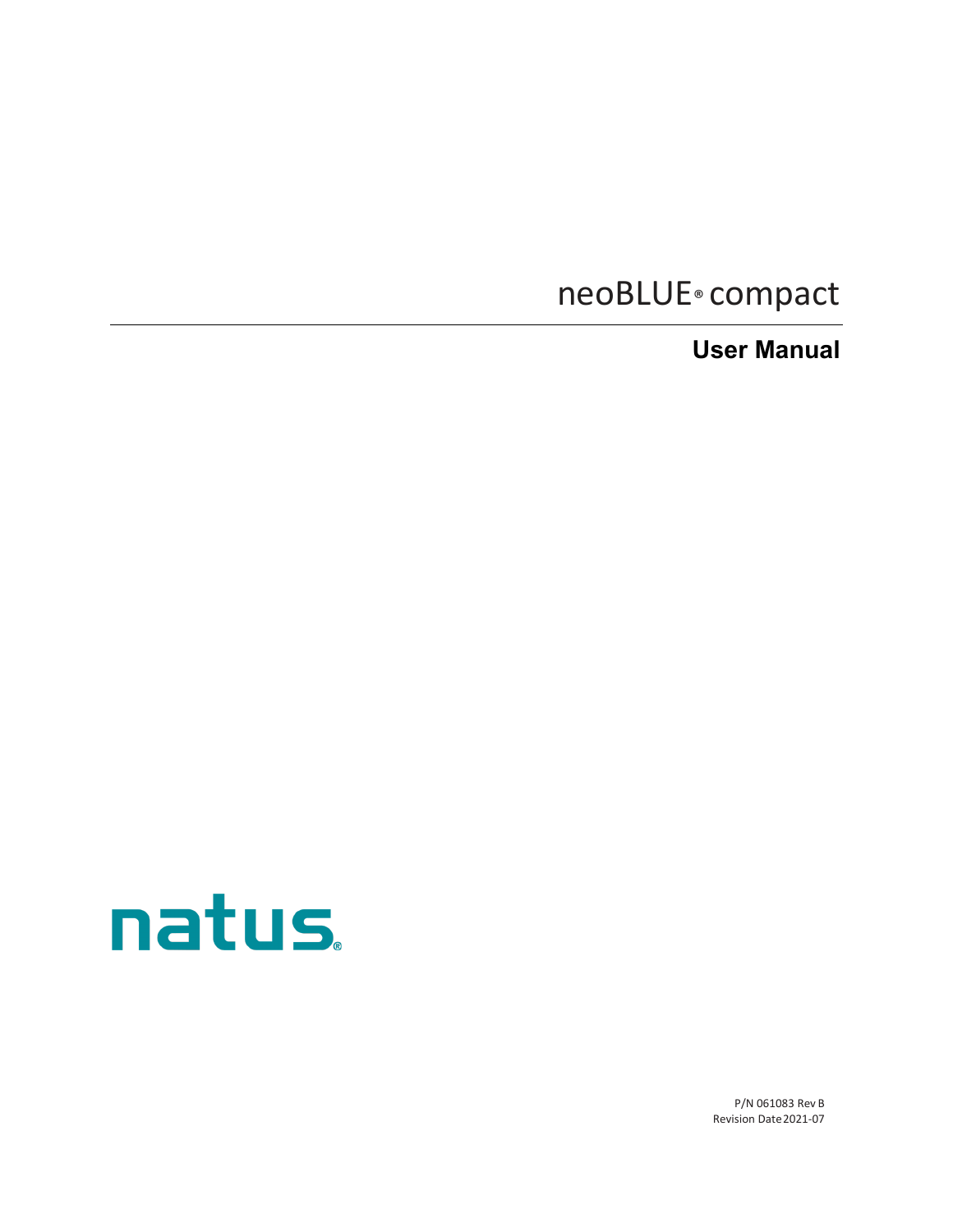Federal Law (U.S.) restricts this device to sale or use by or on the order of a physician (or properly ON licensed practitioner).

Natus Medical Incorporated DBA Excel-Tech Ltd. (XLTEK) 2568 Bristol Circle Oakville, Ontario L6H 5S1 Canada natus.com



Natus Manufacturing Limited IDA Business Park Gort, Co. Galway, Ireland

# $C \in 2797$

| <b>Customer Service:</b>      | +1-800-303-0306             |
|-------------------------------|-----------------------------|
| <b>Customer Service Fax:</b>  | +1-650-802-6620             |
| E-mail:                       | customer service@natus.com  |
| <b>Technical Service:</b>     | +1-800-303-0306             |
| <b>Technical Service Fax:</b> | +1-650-802-8680             |
| E-mail:                       | technical.service@natus.com |

International Support - Please contact your local Distributor. Distributor locations can be found at [www.natus.com](http://www.natus.com/)

This manual may not be reprinted or copied in whole or in part without written consent from Natus Medical Incorporated. The content of this manual may change without notice.

Natus and neoBLUE are registered trademarks of Natus Medical Incorporated. © 2021 Natus Medical Incorporated. All rights reserved.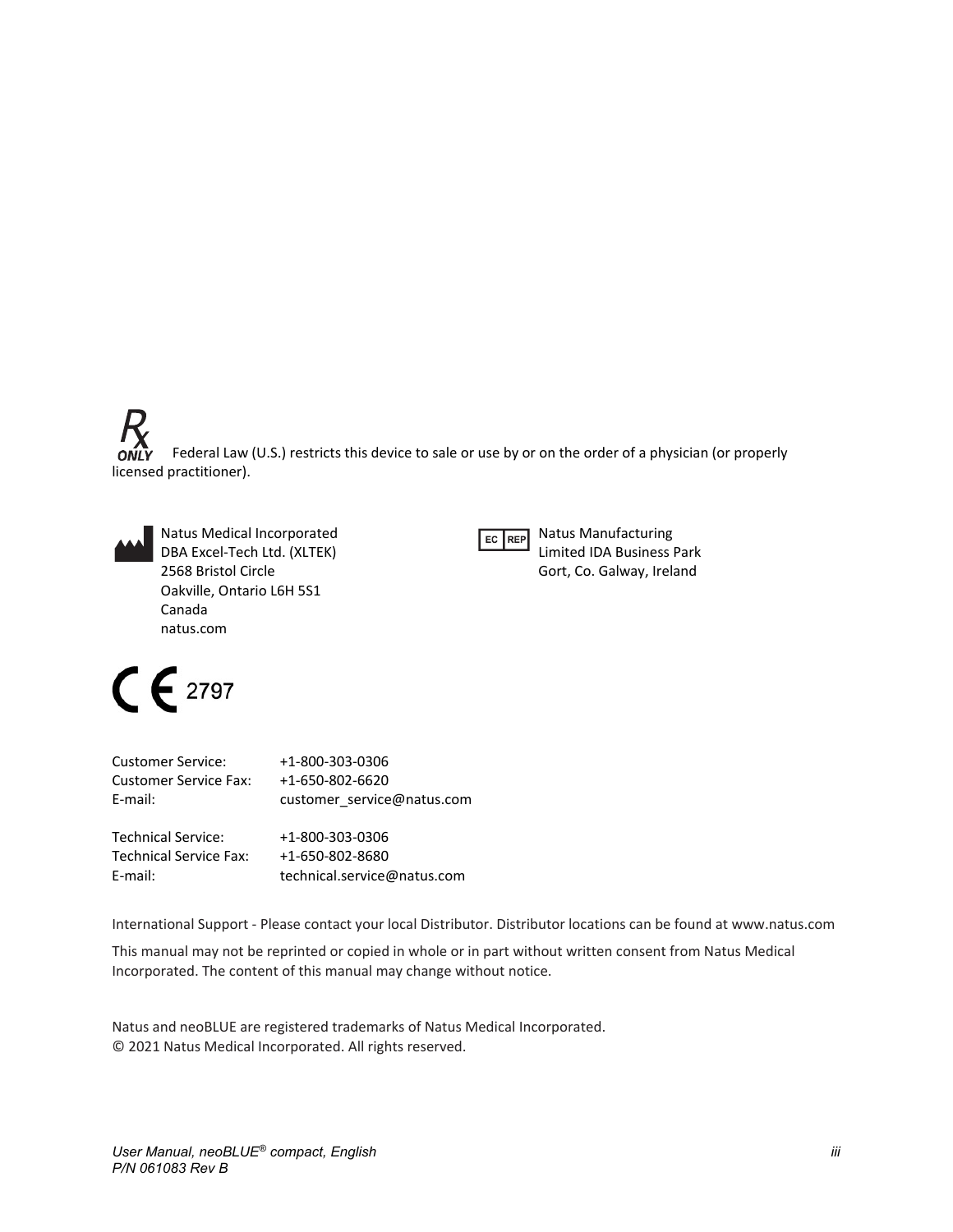# **Contents**

| 2.1 |  |
|-----|--|
| 2.2 |  |
|     |  |
|     |  |
|     |  |
|     |  |
|     |  |
|     |  |
|     |  |
|     |  |
|     |  |
|     |  |
|     |  |
|     |  |
| 6.1 |  |
| 6.2 |  |
|     |  |
|     |  |
|     |  |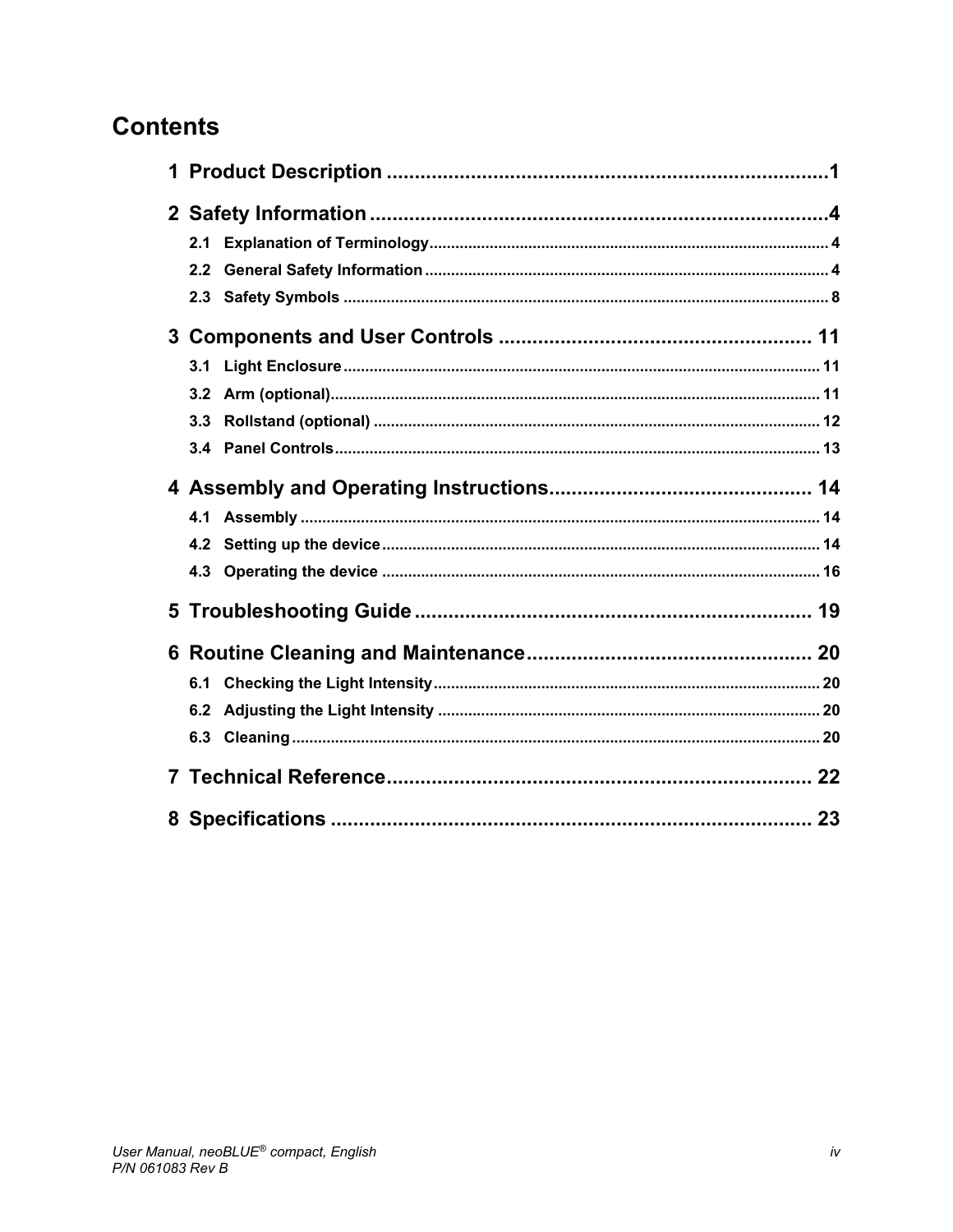# **1 Product Description**

*The neoBLUE® compact LED Phototherapy System can be used in three different configurations: the light source (light) can be used alone, with the neoBLUE compact Arm, and with the neoBLUE compact Rollstand.*

#### *Intended Use*

The neoBLUE compact LED Phototherapy System is intended for the treatment of neonatal hyperbilirubinemia. The light can be used for infants in a bassinet, incubator, open bed, or radiant warmer.

*Important! Before assembling the neoBLUE compact light and administering phototherapy, read all sections of this manual carefully. There are safety considerations that should be read and understood before use.*

#### *Contraindications*

Congenital porphyria or a family history of porphyria is an absolute contraindication to the use of phototherapy, as is the concomitant use of drugs or agents that are photosensitizers. *[1](#page-3-0)*

#### *Clinical Benefit*

The clinical benefit to the patient is the degradation of bilirubin for the treatment of hyperbilirubinemia.

#### *Intended Patient Population*

When treating term and near-term neonates with intensive phototherapy for treatment guidance, please refer to the AAP Guidelines (American Academy of Pediatrics Clinical Practice Guideline – Management of Hyperbilirubinemia in the Newborn Patient 35 or More Weeks of Gestation).

When treating preterm neonates with intensive phototherapy, please seek guidance from physician on duration of the treatment as well as appropriate patient monitoring.

#### *Physical Characteristics*

The neoBLUE compact LED Phototherapy System is a portable phototherapy light that delivers a narrow band of high-intensity blue light via light emitting diodes (LEDs) to provide treatment for neonatal hyperbilirubinemia.

#### *Light Source*

The neoBLUE compact light consists of a lightweight plastic light enclosure. The light can be used independently by placing it directly on top of an incubator or it can be used with the Arm and Rollstand. The light can be easily removed and re-attached to the Arm without tools, for quick and easy versatility.

When used with the Arm, the light can be tilted and adjusted both horizontally and vertically. The Arm can be attached to the pole mount accessory on most

<span id="page-3-0"></span><sup>1</sup> *Subcommittee on Hyperbilirubinemia. American Academy of Pediatrics clinical practice guideline: Management of hyperbilirubinemia in the newborn infant 35 or more weeks of gestation. Pediatrics. 2004; 114(1):297-316.*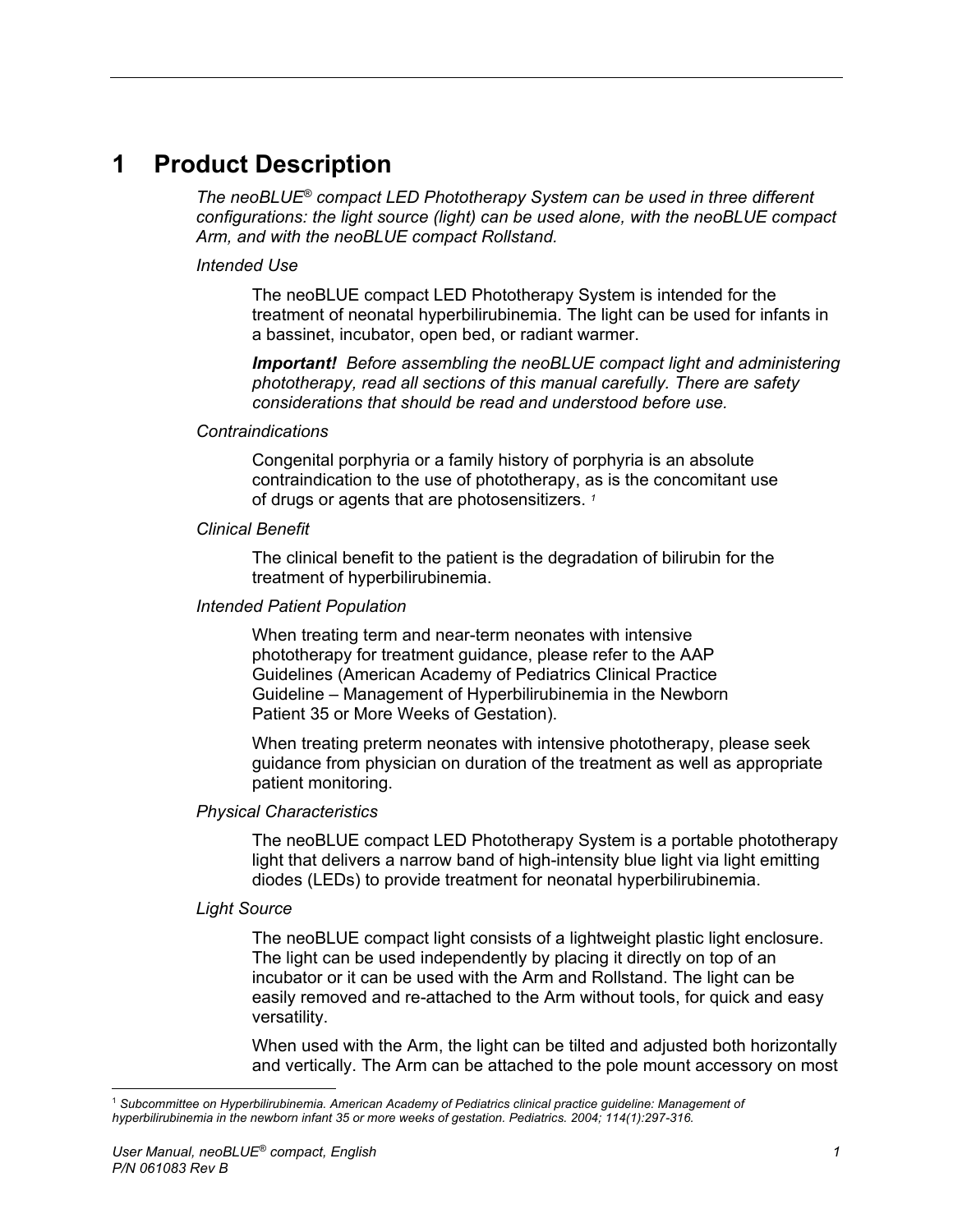incubators and radiant warmers. The Arm attached to the Rollstand, can be used for infants in a bassinet, incubator, open bed, or radiant warmer.

There are two intensity settings, high and low. The desired setting is selected using the buttons on the control panel of the light. The light output was factory calibrated with the neoBLUE® Radiometer to provide an initial intensity of 35 µW/cm2/nm at the high setting and 15 µW/cm2/nm at the low setting at a distance of 35 cm (13.75 in) from the light enclosure to the baby. The light output can also be adjusted. The lower portion of the enclosure includes a built-in lens which protects the light from incidental debris or fluid exposure. The blue LEDs emit the majority of light in the range of 450 – 500 nm (peak wavelength 450-470 nm). This range corresponds to the spectral absorption of light by bilirubin, and is thus considered to be the most effective for the degradation of bilirubin. Blue LEDs do not emit significant energy in the ultraviolet (UV) region of the spectrum, so there is no UV exposure to the infant. In addition, blue LEDs do not emit significant energy in the infrared (IR) region of the spectrum, minimizing concern about excessive warming of the infant. The blue LEDs are mixed with a small amount of light from the white LEDs to soften the appearance of the blue light for sensitive individuals. As with all phototherapy lights, protective eyeshades must be used to protect the infant's eyes from excessive light exposure.

The neoBLUE compact light is also equipped with a white exam light feature that provides approximately 10,000 lux of neutral white light for general examinations.

LEDs have minimal light output degradation over their lifetime with proper use. Nevertheless, the user can adjust the output of the LEDs for any degradation using the control panel of the light. The light is expected to operate on factory setting intensity levels for over 40,000 hours. Actual results may vary based on environmental factors and intensity adjustments.

#### *Treatment and Device Timers*

The neoBLUE compact light is equipped with a treatment timer to track the total number of treatment hours per patient, and a device timer to track the total number of hours the blue LEDs operate. The treatment timer is located on the control panel and can be reset by holding down the reset button next to the display. The device timer is located on the underside of the light near the LEDs. To reset the device timer if LEDs are replaced, please refer to the Service Manual. The timer will count up to a maximum of 99999.9 hours. The timer will count at the same rate regardless of the intensity setting at which the device is being used. The last digit refers to tenths of hours, with  $0.1 = 6$ minutes.

#### *Power Requirement*

The light is mains-power operated. The power cord plugs into the power inlet at the side of the light enclosure; or into the power inlet located on the Arm when attached to the Arm or Rollstand. The other end of the power cord is plugged into the wall receptacle. Power transform in different regions is accomplished internally and automatically by the power supply unit built in the light device. There is a Power Supply Connection Indicator on the keypad control panel that glows green when power is supplied to the device.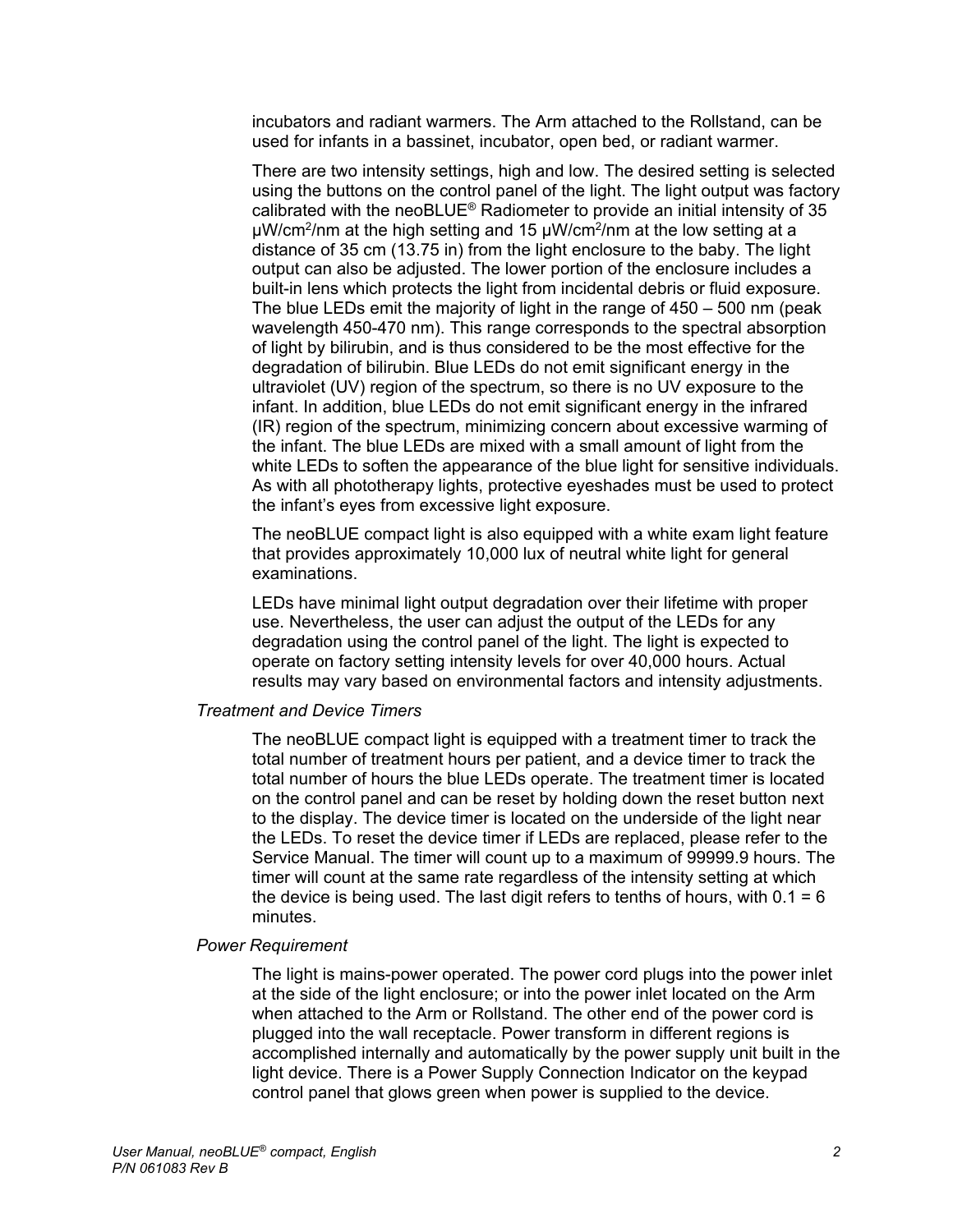### *On/Standby Switch*

When in the standby position, line voltages are still present inside the device if the device is plugged in, but no DC voltage is being switched to the LED panel, fans or timer.

#### *Accessories*

The following accessories are included with each light: a USB Flash Drive containing the User Manual and Service Manual and a power cord.

#### *Arm (optional)*

The neoBLUE compact Arm is designed to attach to poles with 0.75 to 1.5 inch (1.91 to 3.81 cm) diameters.

#### *Rollstand (optional)*

The neoBLUE compact Rollstand is designed to hold the neoBLUE compact light and Arm with a base designed to accommodate the weight distribution of the light enclosure at any height or angle.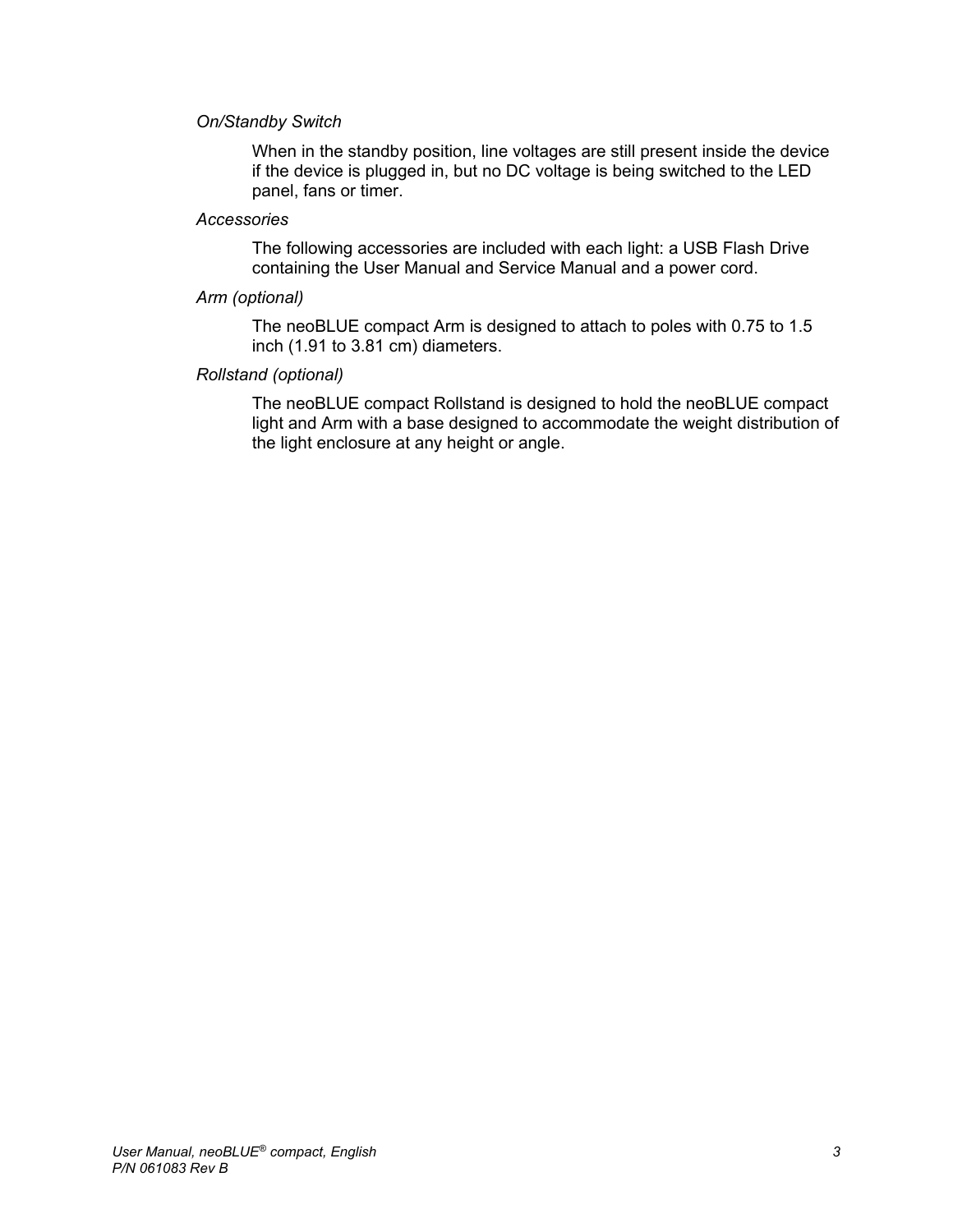# **2 Safety Information**

### **2.1 Explanation of Terminology**

This manual presents three types of precautionary information. The three types of statements carry equal weight; that is, they are of equal importance to the safe and effective use of the light. Each statement is categorized by using an introductory word in boldface as follows:

**/!\** Warning! Identifies conditions or practices that might present danger or *possible injury to the patient and/or user.*

 $\overline{\Delta}$  **Caution:** An instruction that, if not followed, can result in a condition *that could damage the light.*

*Important! An instruction provided to help ensure correct clinical results and provide quality assurance to the phototherapy procedures.*

Other explanatory information is highlighted with the word **Note**. Information in this category is not considered precautionary.

*Note: Background information provided to clarify a particular step or procedure.* 

### **2.2 General Safety Information**

The neoBLUE compact LED Phototherapy System can be used in three different configurations: the light source (light) can be used alone, with the neoBLUE compact Arm, and with the neoBLUE compact Rollstand. All configurations were tested for safety and stability and no differences were noted between various configurations.

Before administering phototherapy, read all sections of this manual carefully. Observe all precautions to ensure the safety of the patient and those near the instrument. In addition, please refer to your hospital policy and procedure for phototherapy administration.

Do not use the light if any parts appear damaged or if there is any reason to believe that it is not functioning properly. Contact Natus Medical Technical Service or your authorized service provider.

*Note: Refer to the jaundice management guidelines or regulations in your country to determine the best treatment path for neonatal hyperbilirubinemia; such as the AAP Guidelines (American Academy of Pediatrics Clinical Practice Guideline – Management of Hyperbilirubinemia in the Newborn Infant 35 or More Weeks of Gestation); or NICE guidelines (National Institute for Health and Clinical Excellence – Neonatal Jaundice).*

*Note: Any serious incident that has occurred in relation to the device should be reported to the manufacturer and the competent authority of the Member State in which the user and/or patient is established.*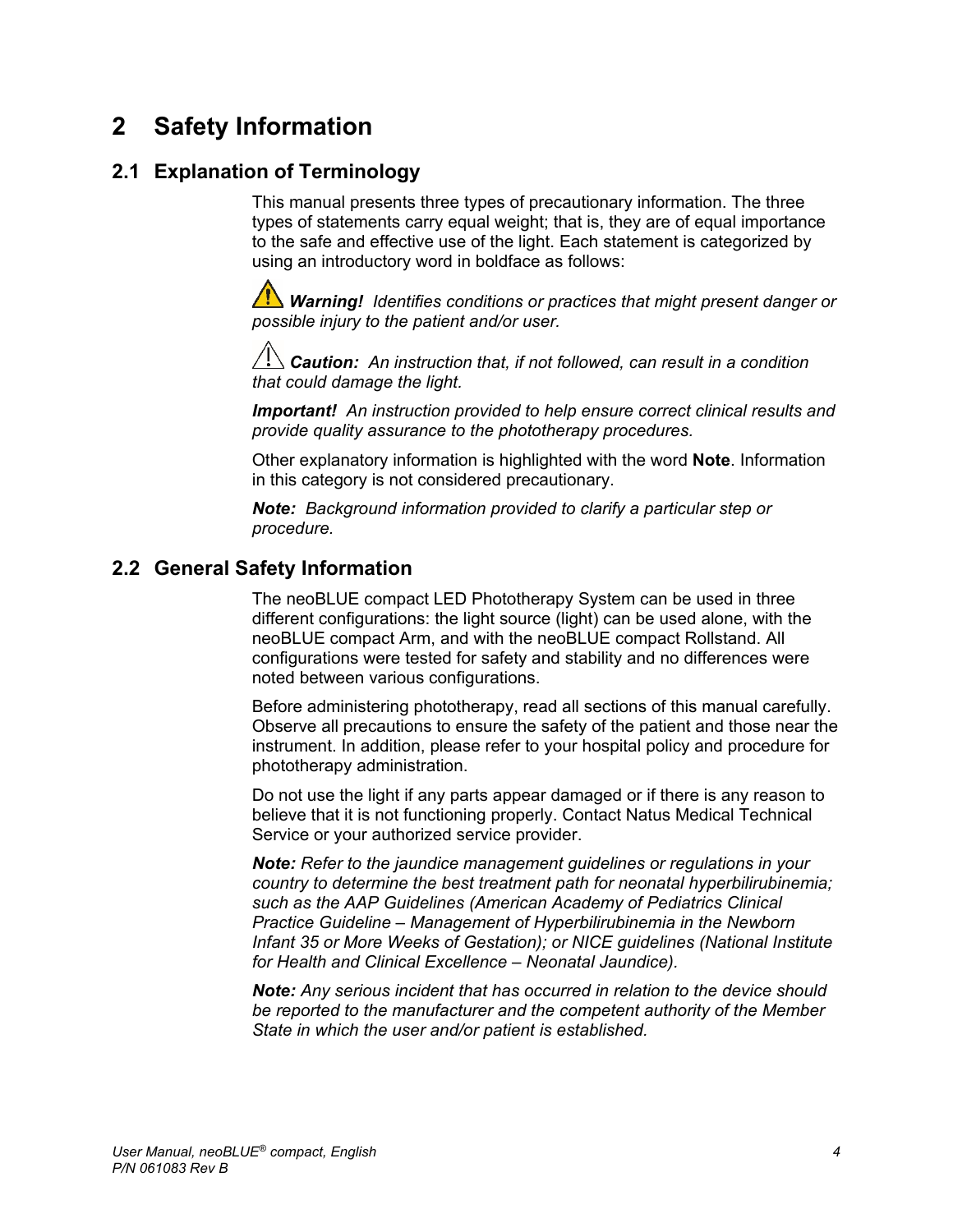**Warning!** The neoBLUE compact device should be used only by *appropriately trained personnel and under the direction of qualified medical personnel familiar with currently known risks and benefits of infant phototherapy equipment use.*

*Warning! Select only infants for whom phototherapy has been prescribed.*

*Warning! The intensity level and duration of treatment should be prescribed by the physician for each patient.* 

*Warning! Intensive phototherapy (>30 µW/cm2/nm), may not be appropriate for all infants (i.e. preterm infants <1000g). [2](#page-7-0)*

*Warning! Maintain a minimum treatment distance of 35 cm (13.75 in) between the light and infant for optimal uniformity.*

*Warning! Incorrect use of the light, or the use of parts and accessories that are not manufactured or supplied by Natus Medical Incorporated, can damage the light, and may cause injury to the patient and/or user.*

*Warning! Portable and mobile RF communications equipment can affect medical electrical equipment.*

 *Warning! Attachment of Arm with Pole Mount: When attaching the light to any floor stand other than the neoBLUE compact Rollstand, the user must validate that it conforms to Regulatory/Safety Standards noted in Specifications (Section 8).*

 *Warning! Attachment of Arm with Pole Mount: Ensure that the pole mount is properly seated around the pole prior to use to prevent slippage during use. Ensure that all screws and bolts are secure prior to use.*

 *Warning! Weight Limitations of Arm: The Arm has been validated to hold the weight of the light enclosure only. Do not hang anything from the Arm or power cord.*

*Warning! Placement directly on incubator: Confirm all suction cup feet are fully seated on the top of the enclosure to prevent slippage. Position the light in the center of the incubator top, not on an angle or side of the incubator. When placing light enclosure directly on incubator, care must be taken to ensure a safe operating environment. Secure power cord to minimize risk of tripping.* 

<span id="page-7-0"></span><sup>2</sup> *Maisels MJ, Watchko JF, Bhutani VK, Stevenson DK. An approach to the management of hyperbilirubinemia in the preterm infant less than 35 weeks of gestation. Journal of Perinatology (2012) 32, 660-664*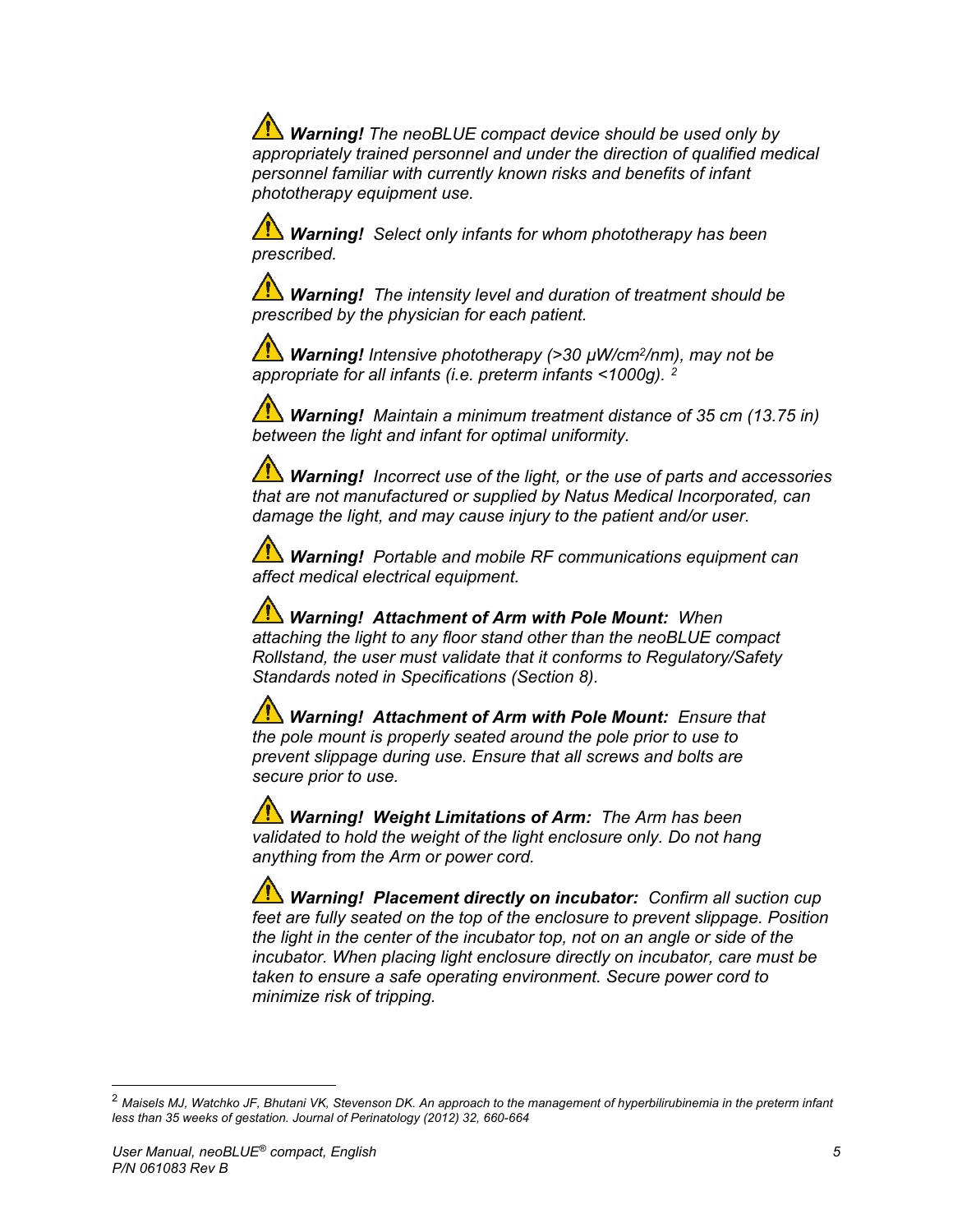**Warning! Placement directly on incubator:** The use of skin*controlled mode (patient servo) of the incubator or radiant warmer is recommended unless manual mode (air servo) specifically prescribed. While both modes require patient monitoring, manual mode requires constant attention. In manual mode, care must be taken to observe any changes in ambient conditions (drafts, sunlight, phototherapy light usage, etc.) as small changes can have an effect on patient temperature. While patient servo also requires attention, the radiant warmer is designed to keep the patient's skin temperature controlled, reducing (but not eliminating) the need to monitor the patient. In addition, use of reflective foils may cause hazardous body temperatures. Monitor the infant's skin temperature per your hospital policy during phototherapy to avoid fluctuations in body temperature.* 

*Warning! Use with Radiant Warmer: Do not place the light directly under radiant heat source. The light should be placed in line with the side of the heat element and angled toward the infant.*

*Warning! Monitor infants regularly during treatment per your institution's procedures. Use the following guidelines:* 

- Measure the patient's bilirubin level periodically.
- Turn the blue light off and white exam light on, when checking the baby's condition and visualizing skin color; blue light can hinder clinical observations by masking skin color changes, such as cyanosis.
- Monitor patient temperature and fluid status, especially when used with thermotherapy.
- Periodically verify that the baby's eyes are protected and free of infection.

*Warning! Eye Protection: Do not look directly into the LEDs. During treatment or while using the white exam light, always protect the baby's eyes with eye patches or equivalent. Periodically and/or per your hospital protocol, verify that the baby's eyes are protected and free of infection. Patients adjacent to the light may also need to be protected with eye patches or equivalent.* 

 *Warning! Skin Temperature: The use of skin-controlled mode of the incubator or radiant warmer is recommended. In addition, use of reflective foils may cause hazardous body temperatures. Monitor the infant's skin temperature per your hospital policy during phototherapy to avoid fluctuations in body temperature.* 

 *Warning! Heat Supply: The light may impact the heat supply in thermotherapy devices (incubators, radiant warmers, or heated mattresses) and the patient's body temperature.*

 *Warning! Ambient Conditions: Varying ambient conditions, such as the ambient temperature and/or different radiation sources, may adversely affect the patient. Please refer to your hospital phototherapy policy and procedure regarding appropriate ambient conditions.*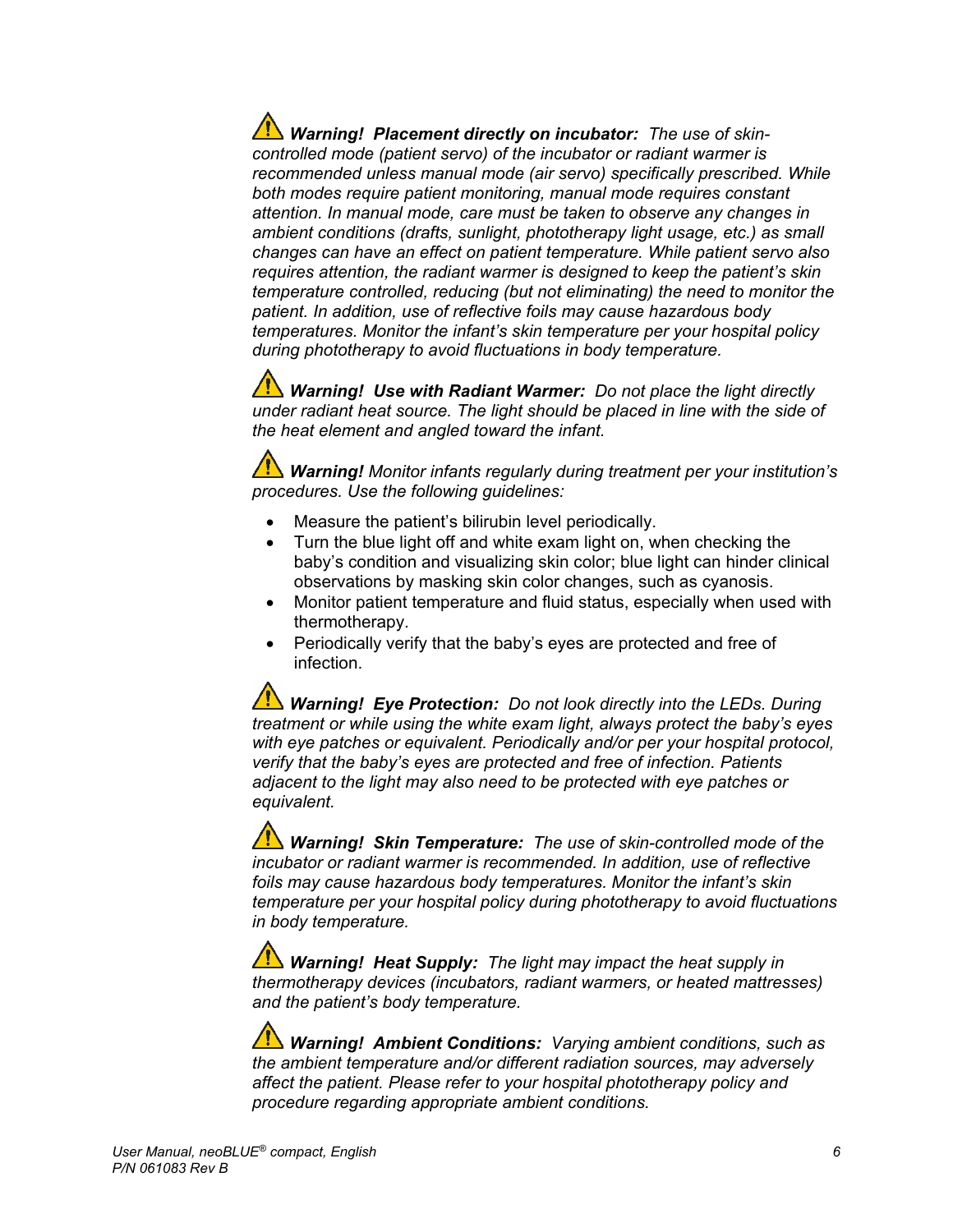*Warning! Operator Safety: Sensitive individuals may experience headache, nausea or mild vertigo if he/she stays too long in the irradiated area. Using the neoBLUE compact system in a well-lighted area or wearing glasses with yellow lenses can alleviate potential effects. Guard Dog Bones glasses are recommended and are available through Natus Medical Incorporated (P/N 900627) or online at www.safetyglassesusa.com.* 

 *Warning! Photoisomers: Bilirubin Photoisomers may cause toxic effects.* 

*Warning! Photosensitive drugs: The light generated can degrade photosensitive medications. Do not place or store any drugs near or in the illuminated area.*

*Warning! Combustible gases: Do not use the light in the presence of gases that support combustion (for example, oxygen, nitrous oxide, or other anesthetic agents).*

*1 Warning! Disconnect electrical power: Always switch off the power and disconnect the power cord when repairing or cleaning the light.*

 *Warning!**The use of cables or accessories other than the ones supplied by Natus Medical Incorporated is not recommended and could result in poor performance of this product. Only use cables and accessories provided by Natus Medical Incorporated.*

*Warning! To avoid the risk of electric shock, this equipment must only be connected to a grounded outlet.*

*Warning! Do not modify the equipment in any way that is not consistent with instructions in the User Manual or Service Manual.*

*Warning! Do not position the device in a way that blocks the power inlet at the light or Arm (when used with the Arm) or makes it difficult to disconnect the power cord.* 

 $\overline{\Delta}$ **Caution: Other equipment:** Do not attach other equipment not *supplied by Natus Medical Incorporated and indicated for use with the light to the neoBLUE compact system, or place anything on top of the light. The Rollstand, Arm hardware and light are not designed to support additional equipment. If other equipment must be used in conjunction with this product, the equipment or system should be monitored to verify normal operation in the configuration in which it will be used.*

 *Caution: Use care when repositioning the Rollstand around other equipment to prevent accidental change or damage to surrounding equipment.*

 $\angle$ <sup>1</sup>. Caution: Only qualified personnel should perform service and repair. *Use extreme care when working with exposed circuitry.*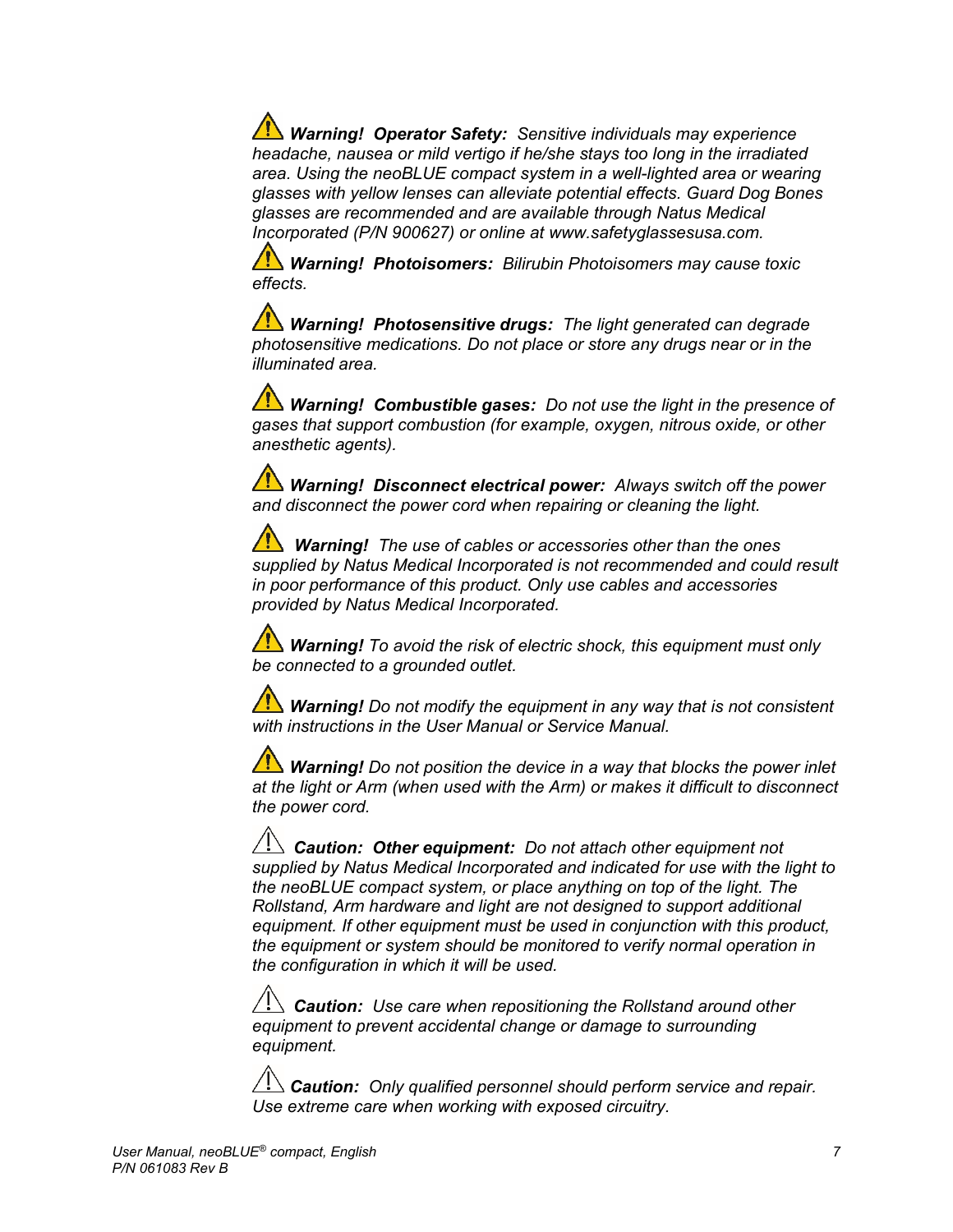*Caution: This device is rated IPX0 indicating that no water ingress protection is provided.*

*Important! Use of nonstandard components: The unit uses a specific type of LED. Consult the manufacturer for repair and replacement of LEDs. Use of incorrect LEDs can adversely affect performance and/or damage the light.*

*Important! When replacing LEDs, replace all LEDs at the same time.*

*Important! Medical electrical equipment needs special precautions regarding EMC and needs to be installed and put into service according to the EMC information provided in this document.*

*Important! The light was factory calibrated with the neoBLUE® Radiometer to deliver intensive phototherapy at a distance of 35 cm (13.75 in) from the baby. The intensity level should be prescribed by the physician for each patient. Refer to the Service Manual for information on adjusting the intensity if using the light at other distances.*

### **2.3 Safety Symbols**

Be aware of the following symbols, which appear on the light, manual, or label.

| <b>Symbol</b>     | <b>Meaning</b>                                                   |  |
|-------------------|------------------------------------------------------------------|--|
| $(\cdot)$         | On/Standby                                                       |  |
|                   | <b>High Intensity Setting</b>                                    |  |
|                   | Low Intensity Setting                                            |  |
| $-\sum_{i=1}^{n}$ | White Exam Light                                                 |  |
|                   | <b>Treatment Timer Reset</b>                                     |  |
|                   | Always protect the baby's eyes with<br>eye patches or equivalent |  |
|                   | <b>Power Supply Connection Indicator</b>                         |  |
|                   | Service Indicator                                                |  |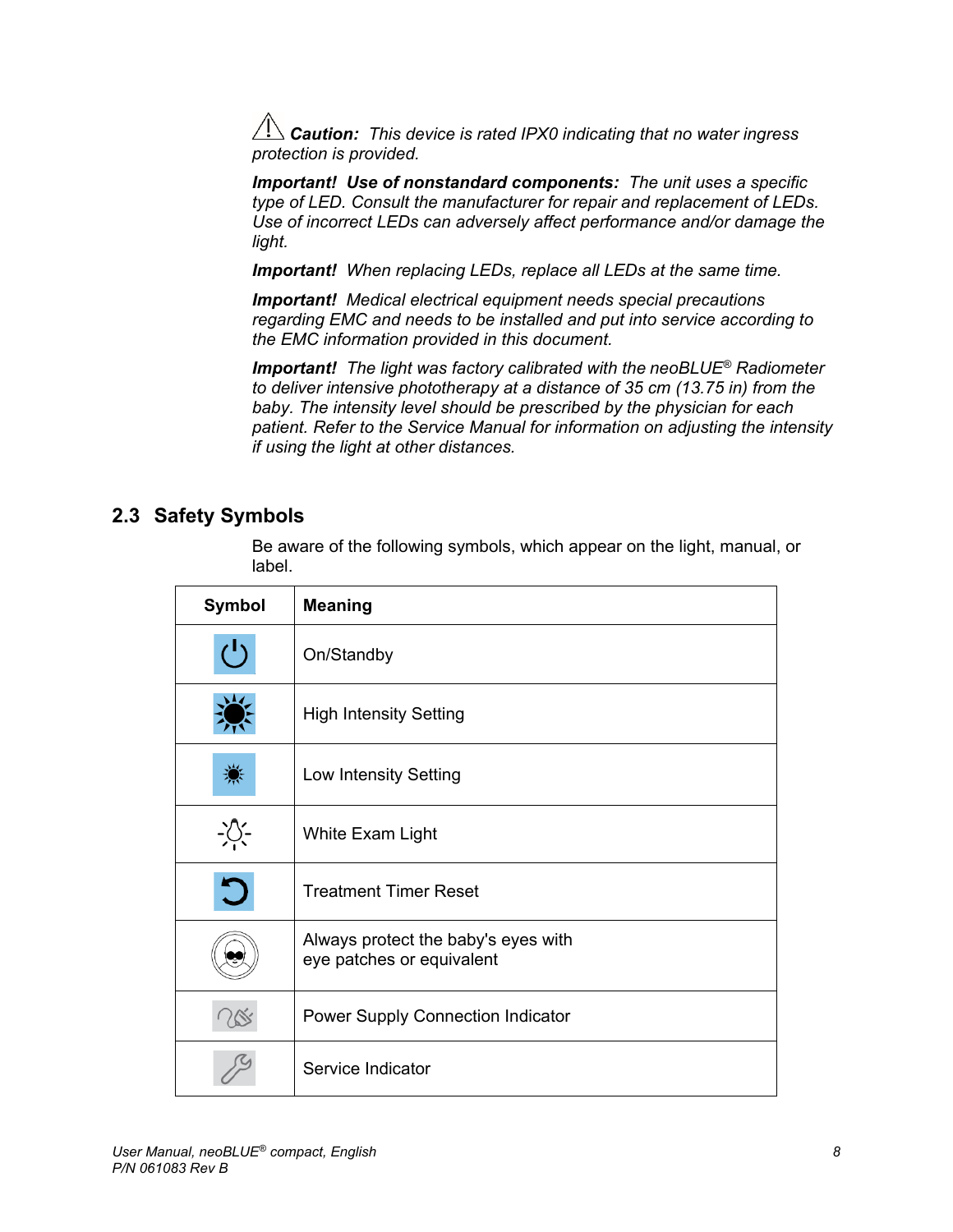| Symbol                | <b>Meaning</b>                                                     |  |
|-----------------------|--------------------------------------------------------------------|--|
|                       | Warning                                                            |  |
|                       | Caution                                                            |  |
|                       | <b>Consult Instructions for Use</b>                                |  |
| EC REP                | <b>Authorized European Representative</b>                          |  |
|                       | Date of Manufacturing                                              |  |
|                       | Legal Manufacturer                                                 |  |
|                       | Disposal at end of operating life instructions                     |  |
| <b>REF</b>            | <b>Catalog Number</b>                                              |  |
| <b>SN</b>             | <b>Serial Number</b>                                               |  |
| LOT                   | Lot Number                                                         |  |
|                       | <b>Atmospheric Pressure Limitation</b>                             |  |
|                       | <b>Humidity Limitation</b>                                         |  |
|                       | <b>Temperature Limit</b>                                           |  |
|                       | Device is cleared for the US market as requiring a<br>prescription |  |
| <b>Medical Device</b> | <b>Medical Device</b>                                              |  |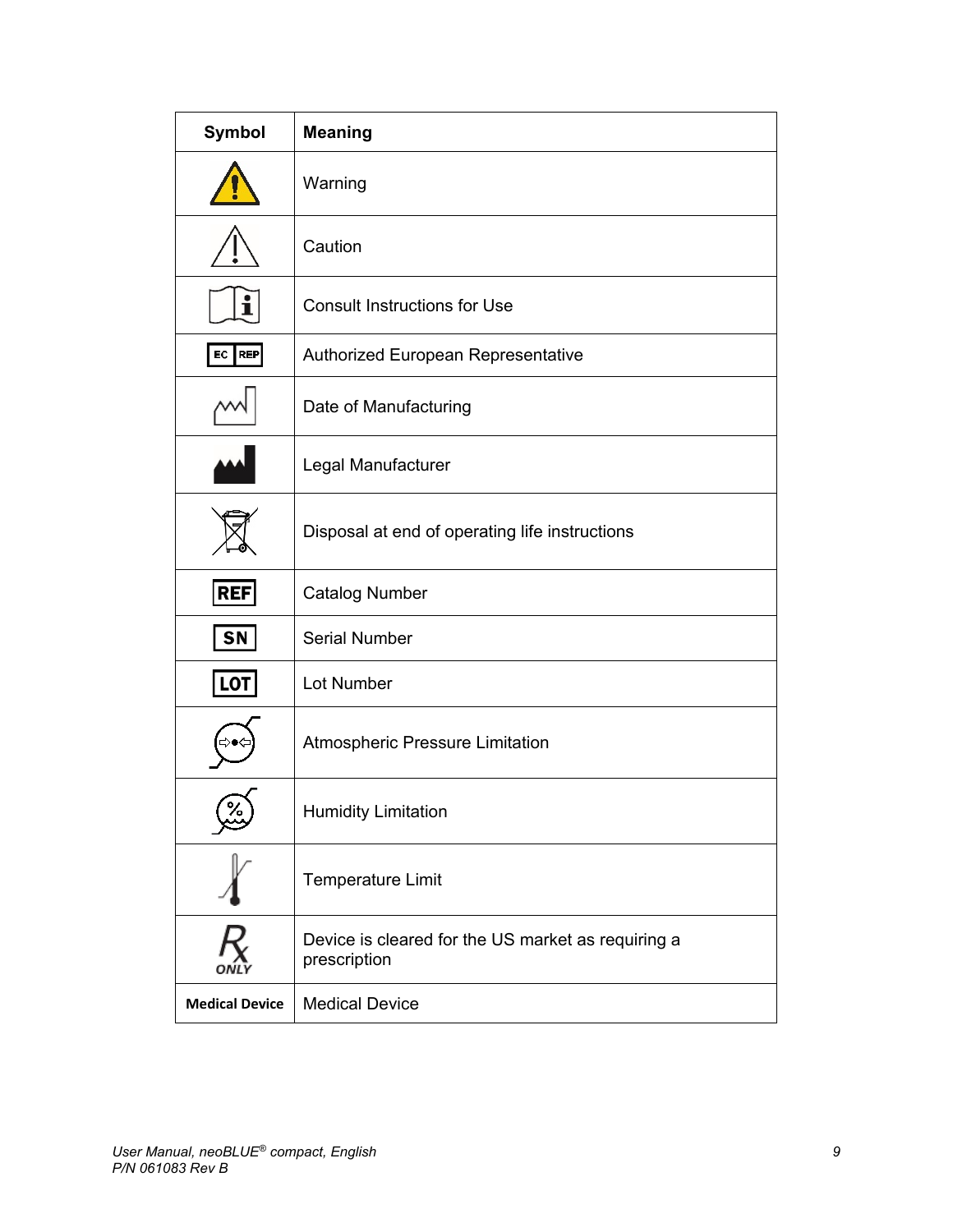### **Disposal Instructions**

Natus Medical Incorporated is committed to meeting the requirements of the European Union WEEE (Waste Electrical and Electronic Equipment) Regulations 2014. These regulations state that electrical and electronic waste must be separately collected for the proper treatment and recovery to ensure that WEEE is reused or recycled safely. In line with that commitment Natus Medical Incorporated may pass along the obligation for take back and recycling to the end user, unless other arrangements have been made. Please contact us for details on the collection and recovery systems available to you in your region at www.natus.com.

Electrical and electronic equipment (EEE) contains materials, components and substances that may be hazardous and present a risk to human health and the environment when WEEE is not handled correctly. Therefore, end users also have a role to play in ensuring that WEEE is reused and recycled safely. Users of electrical and electronic equipment must not discard WEEE together with other wastes. Users must use the municipal collection schemes or the producer/ importers take-back obligation or licensed waste carriers to reduce adverse environmental impacts in connection with disposal of waste electrical and electronic equipment and to increase opportunities for reuse, recycling and recovery of waste electrical and electronic equipment.

Equipment marked with the crossed-out wheeled bin (WEEE symbol above) is electrical and electronic equipment. The crossed-out wheeled bin symbol indicates that waste electrical and electronic equipment should not be discarded together with unseparated waste but must be collected separately.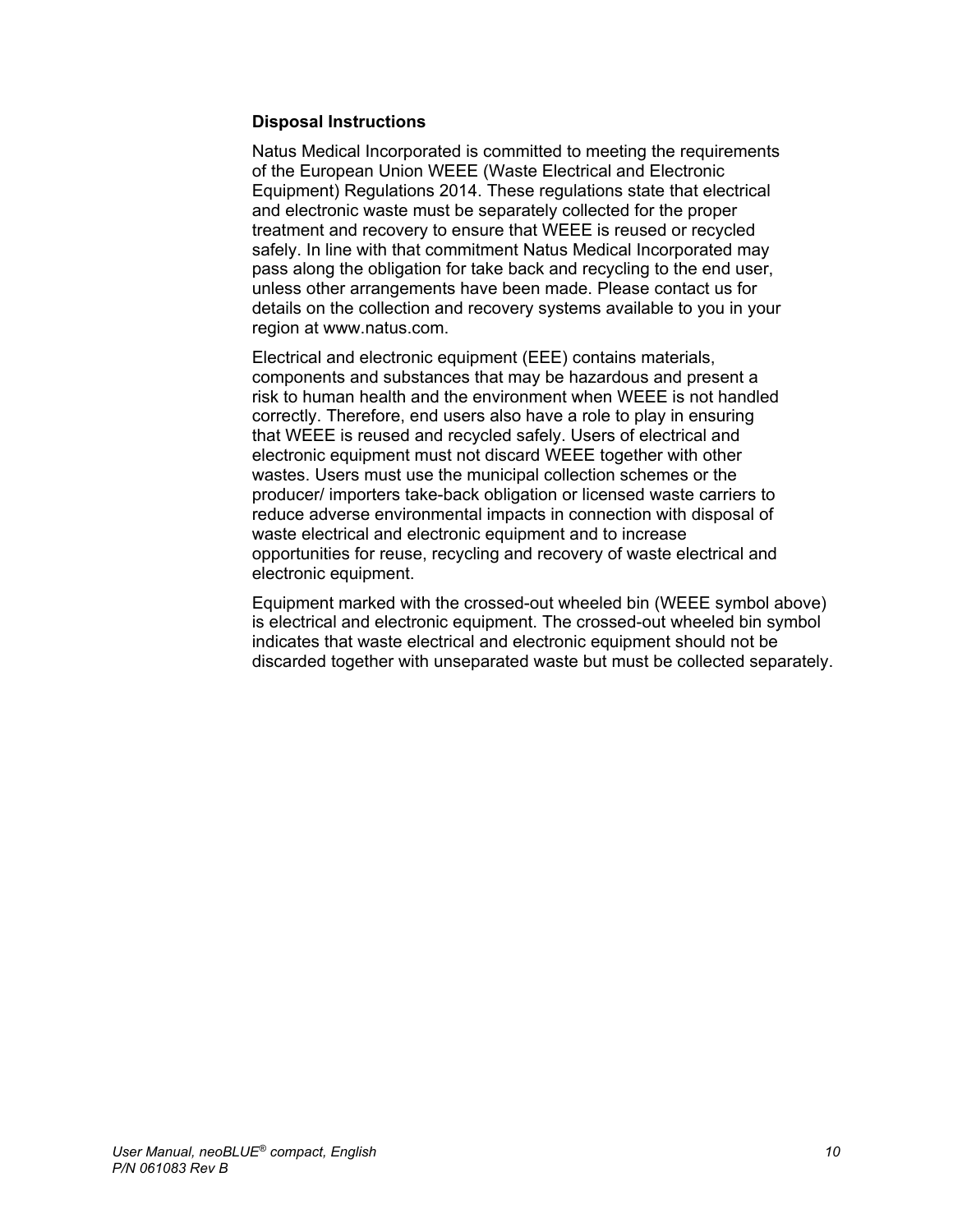# **3 Components and User Controls**

# **3.1 Light Enclosure**

The neoBLUE compact LED Phototherapy System can be placed on top of an incubator. Components include the light enclosure and power cord.



**Vents:** There is one fan outlet vent at the back of the light enclosure. The ventilation fan prevents the unit from overheating. On the bottom of the enclosure is a passive air conduction inlet vent. This inflow vent has a filter that should be cleaned on a regular basis (see section 6.3 Cleaning). If the fan ceases to operate, contact Natus Technical Service or your authorized service provider.

# **3.2 Arm (optional)**

The neoBLUE compact LED Phototherapy System can be mounted to the optional neoBLUE compact Arm for use with incubators and infant warmers.



**Arm:** The adjustable Arm allows positioning of the light in multiple locations and angles. No tools are required. The light can be positioned vertically by moving it up and down the pole.

*Note: The optimal position for the Arm is parallel to the desired light height.*

**Light Enclosure:** To remove the light from the Arm hardware, loosen the two captive thumb screws and pull the light enclosure away.

*Note: The power cord located within the Arm hardware will unplug from the light enclosure when removing it from the Arm.*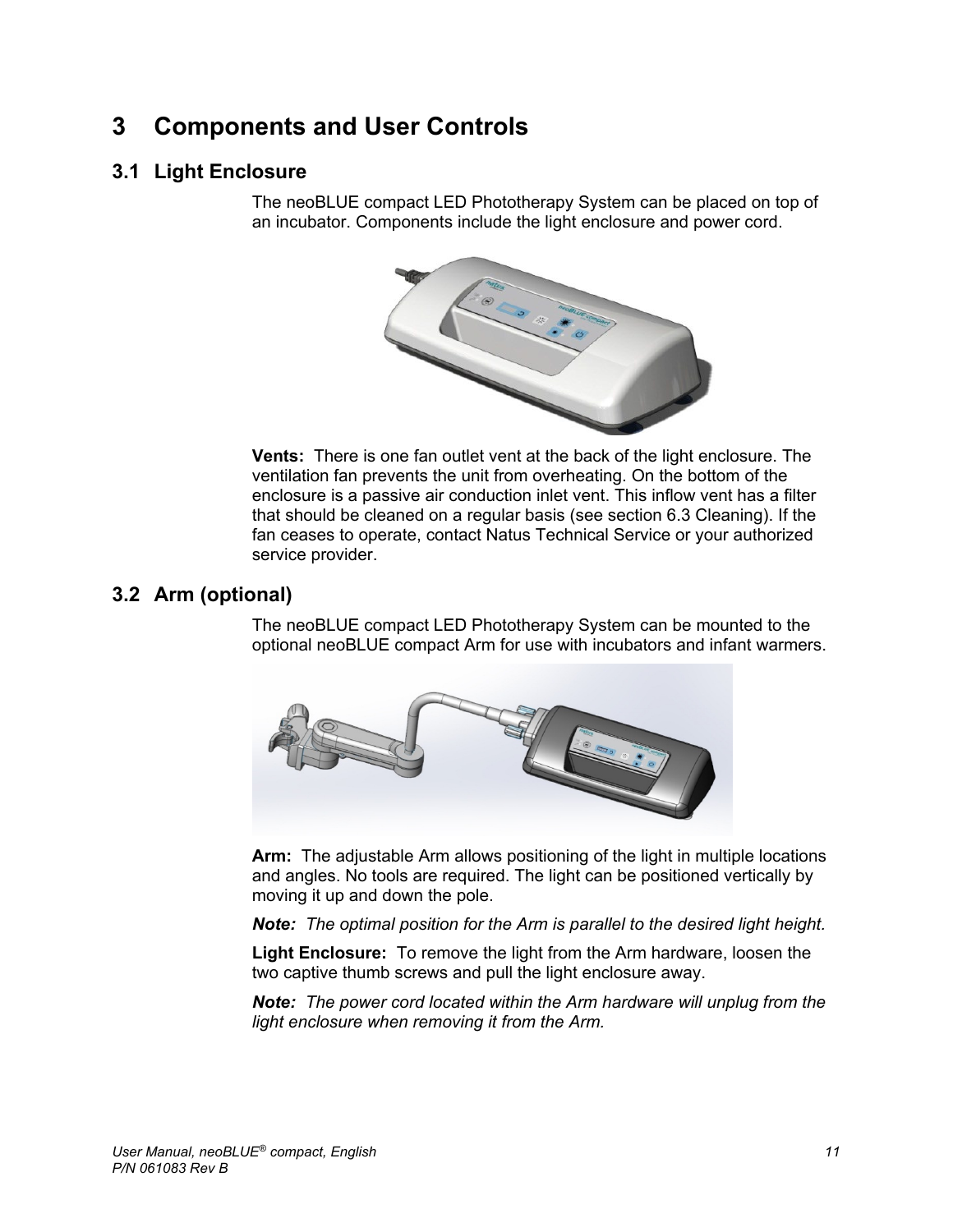# **3.3 Rollstand (optional)**

The neoBLUE compact LED Phototherapy System and Arm can be mounted to the optional neoBLUE compact Rollstand for use with incubators, infant warmers, bassinets, or open beds.



**Height Adjustment:** Adjust the height of the light enclosure by adjusting the gooseneck portion of the Arm and/or by moving the location of the Arm clamp up or down the Rollstand.

**Locking Casters:** Once the light is in place for phototherapy, these casters should be locked to prevent the light from rolling around freely. Casters lock and unlock with slight foot pressure on the locking tab.

**Rollstand Base:** The low profile circular base is designed to prevent tipping when the light is at any angle or distance from the Rollstand. The base fits under standard incubators to allow easy placement.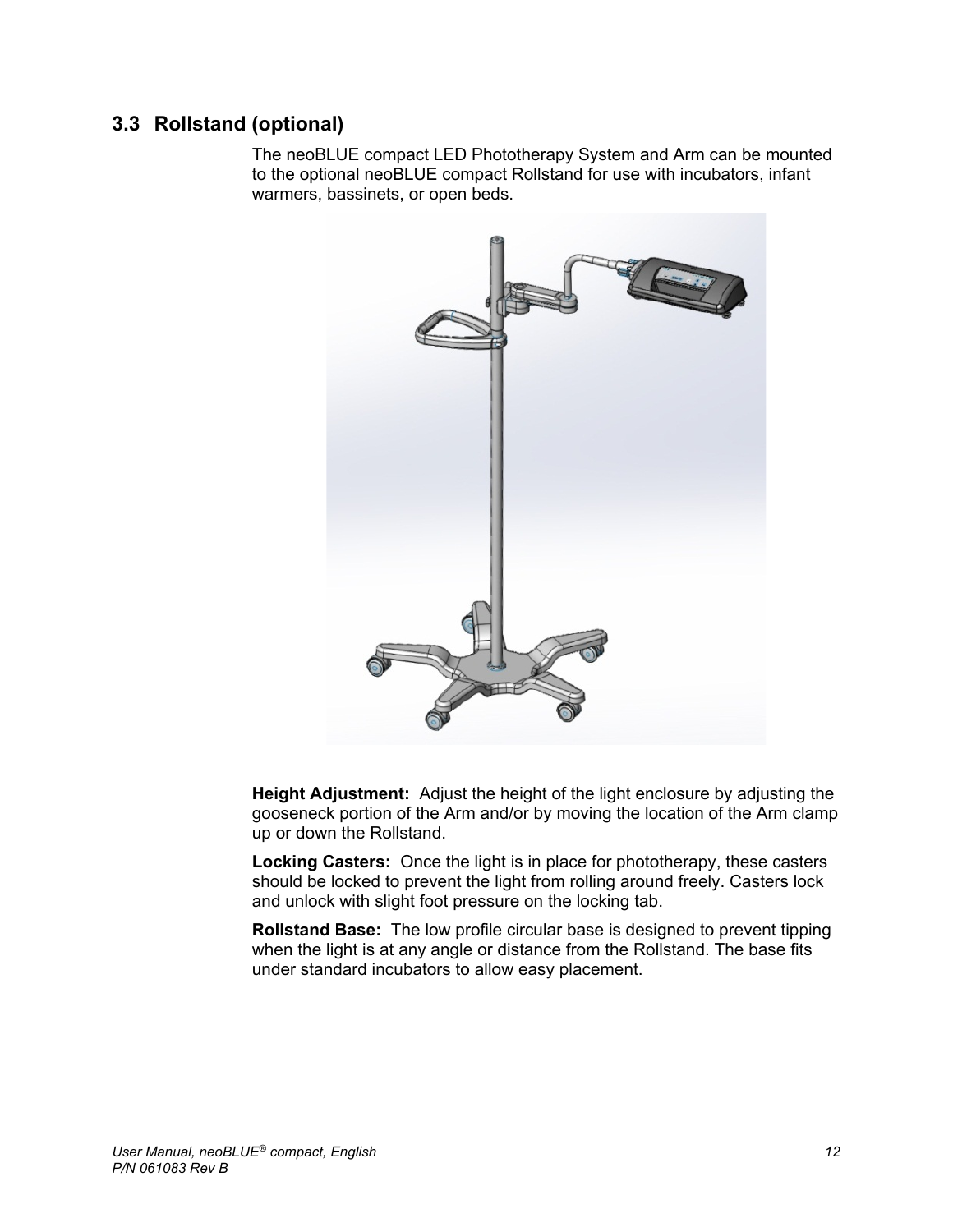### **3.4 Panel Controls**



**Power Supply Connection Indicator:** This indicator light will glow green when power is connected to the neoBLUE compact device.

**Treatment Timer Display:** The neoBLUE compact light is equipped with a treatment timer, located on the control panel to track the total number of blue light treatment hours per patient. The timer will count up to a maximum of 999.9 hours.

**White Exam Light Button:** Use this button to turn the white exam light On/Off. To resume blue light treatment after using the white exam light, use the blue On/Standby button.

**High/Low Intensity Setting Buttons:** Use these two buttons to choose between High or Low Intensity settings.

**High/Low Intensity Indicator:** One of these indicator lights will glow blue depending on which intensity setting is selected. The neoBLUE compact light will remember the current setting after being turned off or switched to the white exam light.

**On/Standby Button:** Use this button to turn the blue treatment light On or to Standby.

**Treatment Timer Reset Button:** The treatment timer can be reset to zero by holding down the Treatment Timer Reset button for two seconds.

**Service Indicator:** This indicator light will glow red if the device requires service (refer to the Service Manual).

**Device Timer:** The neoBLUE compact light is equipped with a device timer, located on the bottom of the light to track the total number of hours the blue light is switched on. The timer will count up to a maximum of 99999.9 hours. The timer will count at the same rate regardless of the intensity setting at which the device is being used. The last digit refers to tenths of hours, with 0.1 = 6 minutes. To reset the timer, please refer to the Service Manual.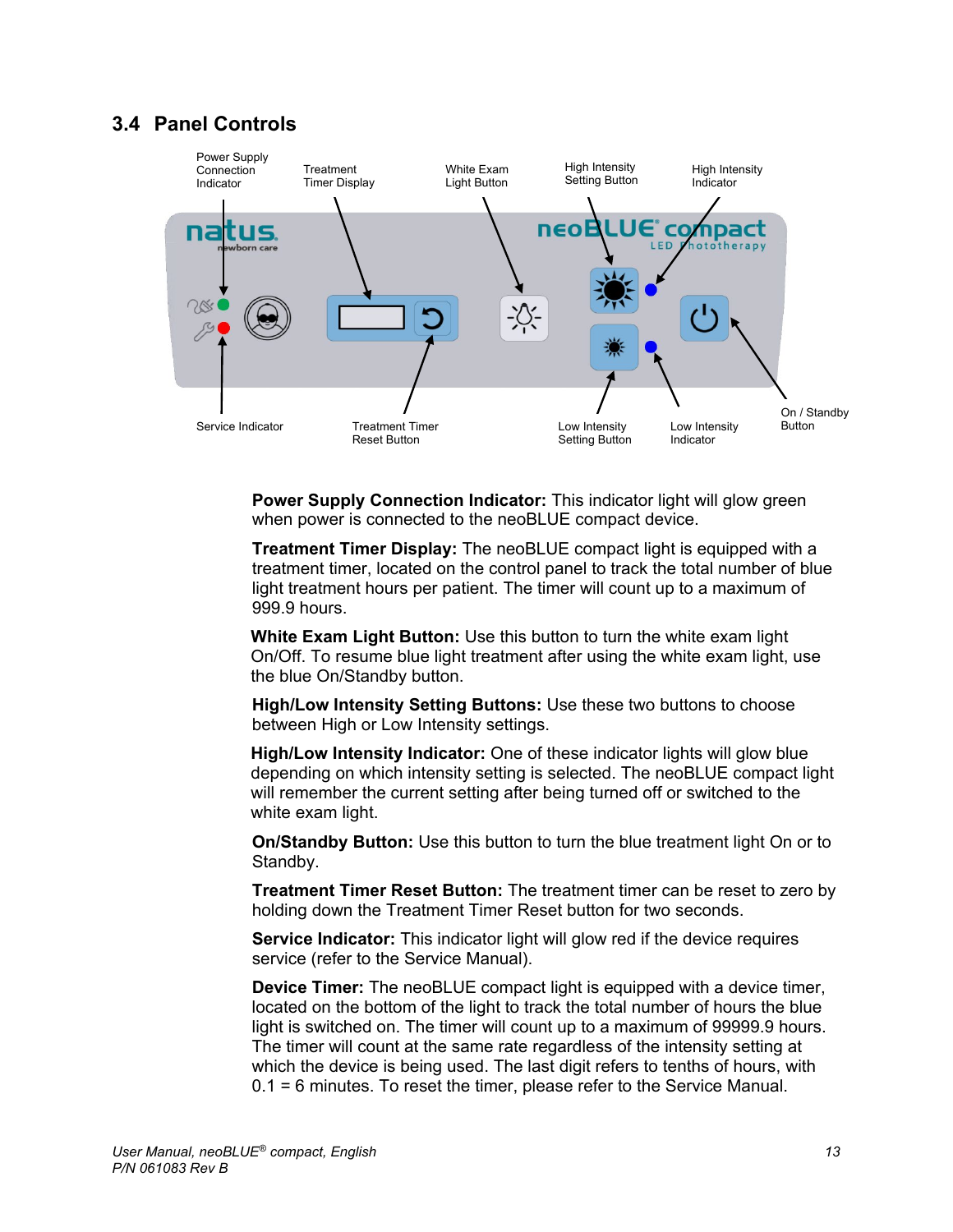# **4 Assembly and Operating Instructions**

# **4.1 Assembly**

The neoBLUE compact light, Arm, and Rollstand are shipped in separate boxes whether ordered separately or as a set.

- **1 Unpack the shipping boxes**. Check contents against the packing lists.
- **2 Attach the suction cups to the light**. Install the four suction cups supplied with the light into the four threaded inserts on the underside of the light enclosure before using the product. This step does not require any tools.

*Note: The neoBLUE compact Arm does not require any assembly. The Rollstand requires some assembly. Follow the instructions supplied with the Rollstand.* 

# **4.2 Setting up the device**

To use the light on top of an incubator without an Arm or Rollstand follow these steps:



- **1 Attach the light to the top of the incubator**. Position the light enclosure in the center of the incubator top and press to secure the four suction cups.
- **2 Attach the power cord.** Attach the power cord into the power inlet located on the side of the light enclosure and plug into an AC outlet.

*Warning! Placement directly on incubator: Confirm all suction cup feet are fully seated on the top of the enclosure to prevent slippage. Position the light in the center of the incubator top, not on an angle or side of the incubator. When placing light enclosure directly on incubator, care must be taken to ensure a safe operating environment. Secure power cord to minimize risk of tripping.*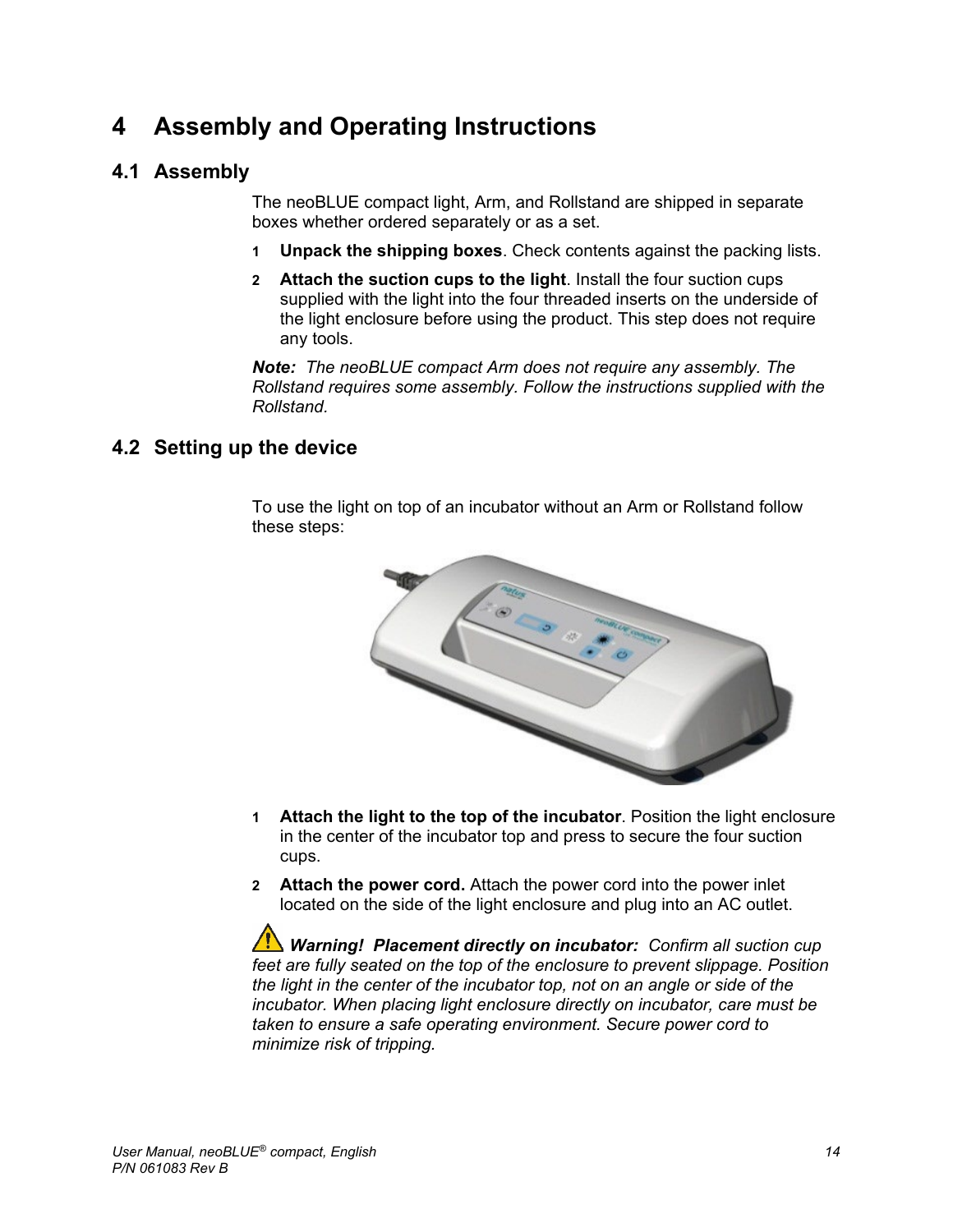To assemble the light to the Arm follow these steps:

**1 Mount the light enclosure to the Arm**. Attach the power cord (located within the Arm hardware) into the light enclosure power inlet, then push and screw in the two captive knobs, ensuring they are fully tightened.

*Note: The shaft of each captive knob is colored red. When fully tightened the red shaft should not be visible.*



- **2 Attach the Arm.** For use with an incubator or radiant warmer, attach the Arm to the manufacturer's specified location on the incubator or radiant warmer. For use with the neoBLUE compact Rollstand follow the steps below.
- **3 Attach the power cord.** Attach the power cord into the power inlet located on the underside of the Arm next to the Arm clamp, and plug into an AC outlet.



 *Warning! Attachment of Arm with Pole Mount: When attaching the light to any floor stand other than the neoBLUE compact Rollstand, the user must validate that it conforms to Regulatory/Safety Standards noted in Specifications (Section 8).*

 *Warning! Weight Limitations of Arm: The Arm has been validated to hold the weight of the light enclosure only. Do not hang anything from the Arm or power cord.*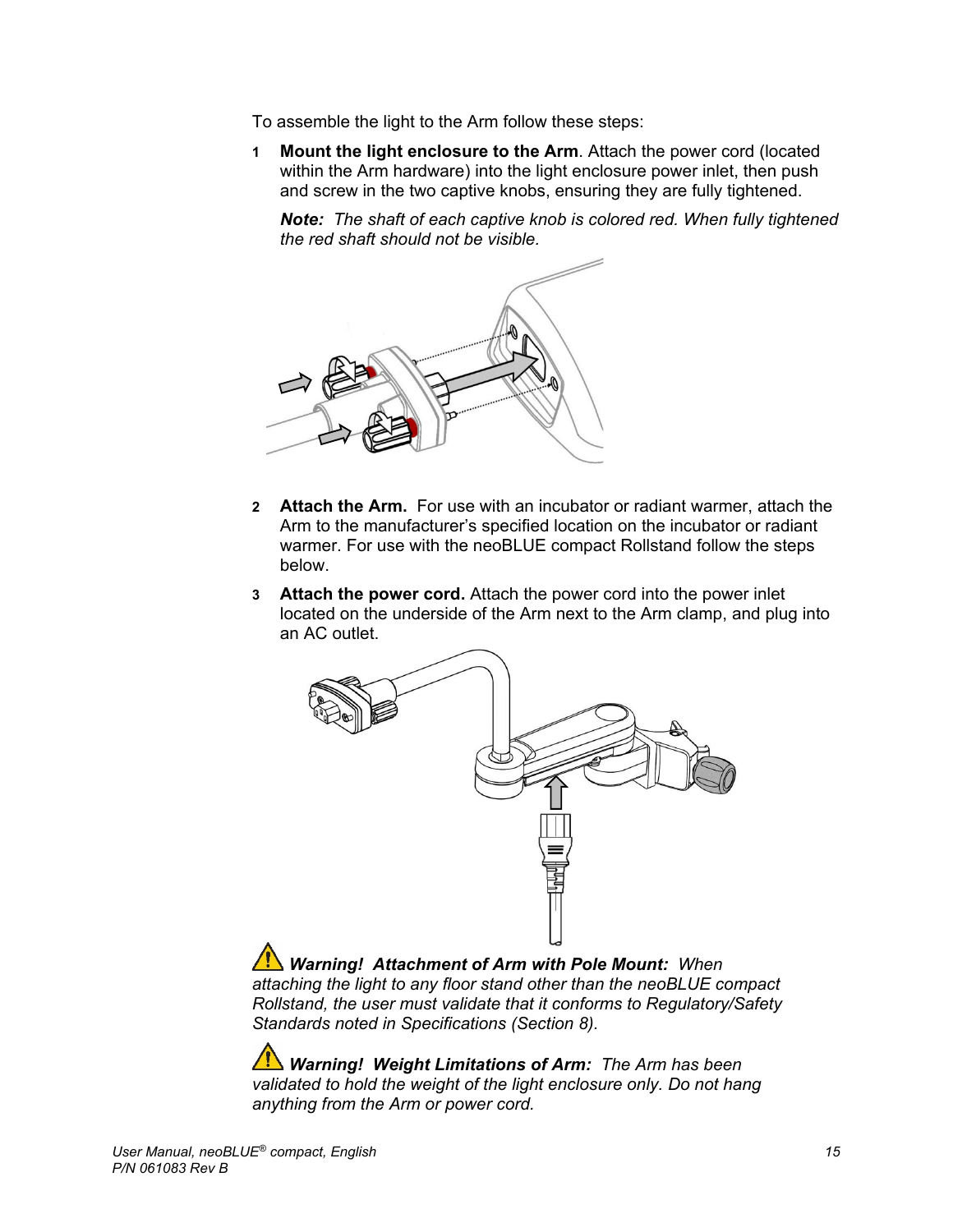*Warning! Use with Radiant Warmer: Do not place the neoBLUE compact light directly under radiant heat source. The light should be placed in line with the side of the heat element and angled toward the infant.*

To assemble the light and Arm hardware to the Rollstand, follow these steps:

**1 Attach the Arm to the Rollstand.** Secure Arm clamp to the pole at the top of the Rollstand.



**2 Attach the power cord.** Attach the power cord into the power inlet located on the underside of the Arm next to the Arm clamp, and plug into an AC outlet.

### **4.3 Operating the device**

**1 Check intensity.** Check the intensity of the light using a radiometer per your institution's procedures (see Section 6.1, "Checking the Light Intensity"). The intensity of the light was factory calibrated to deliver 35 µW/cm2/nm at the **High** setting and 15 µW/cm2/nm at the **Low** setting at a distance of 35 cm (13.75 in) from the baby.

*Warning! Maintain a minimum treatment distance of 35 cm (13.75 in) between the light and infant for optimal uniformity.*

 *Warning! Intensive phototherapy (>30 µW/cm2/nm), may not be*  appropriate for all infants (i.e. preterm infants <1000g).<sup>1</sup>

 *Warning! Select only infants for whom phototherapy has been prescribed.*

*Important! The light was factory calibrated with the neoBLUE® Radiometer to deliver intensive phototherapy at a distance of 35 cm (13.75 in) from the baby. The intensity level should be prescribed by the physician for each patient. Refer to the Service Manual for information on adjusting the intensity if using the light at other distances.*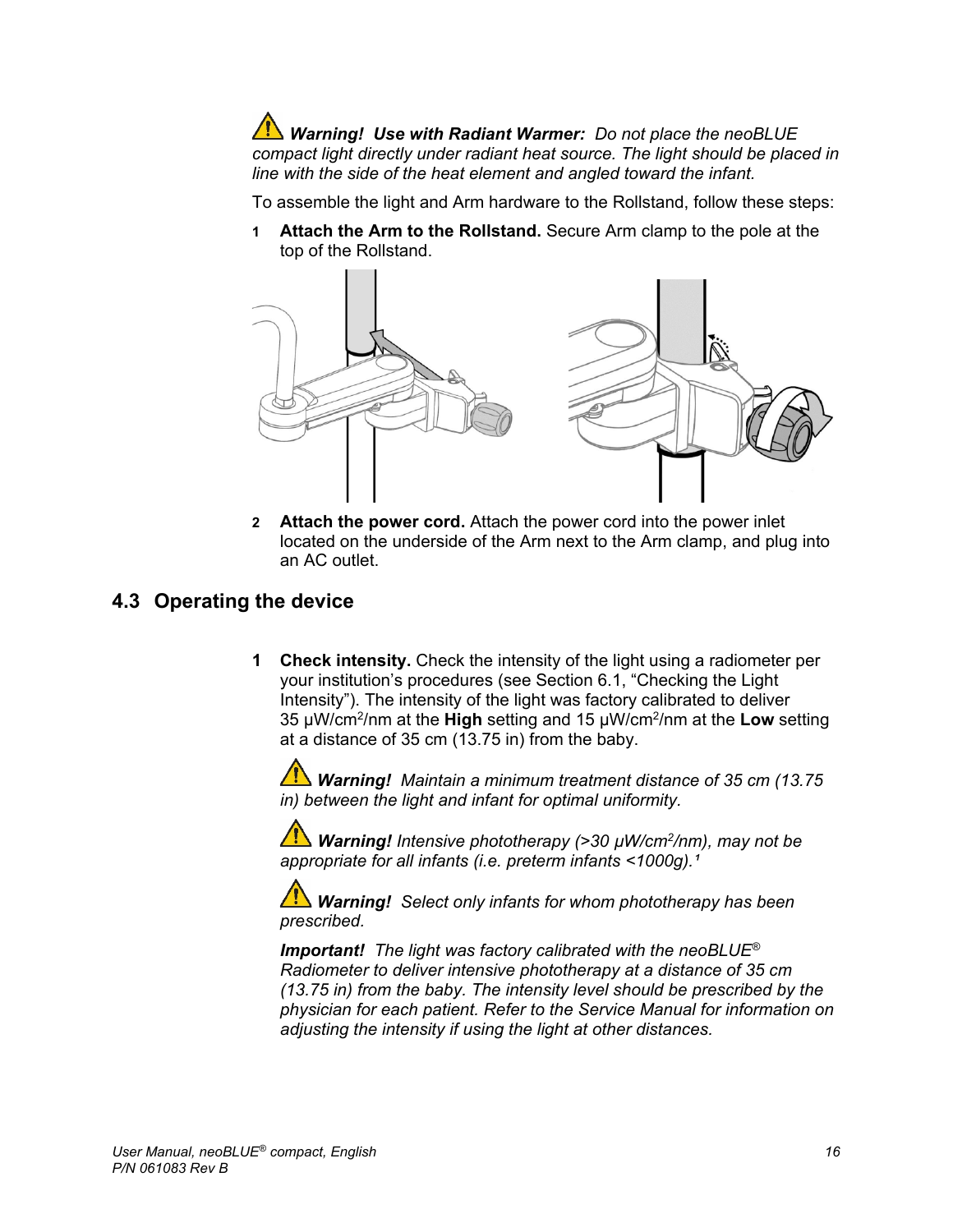**2 Shield infant's eyes** with protective eye shields designed for use during phototherapy.

Biliband® Eye Protectors

### *Sizes:*

 *Micro (P/N 900644) Premature (P/N 900643) Regular (P/N 900642)*

*Warning! Eye Protection: Do not look directly into the LEDs. During treatment or use of the white exam light, always protect the baby's eyes with eye patches or equivalent. Periodically and/or per your hospital protocol, verify that the baby's eyes are protected and free of infection.* 

### **3 Position light over infant.**

When using on top of an incubator without an Arm or Rollstand, position the light enclosure in the center of the incubator top positioned over the infant.

When using with the Arm, the light enclosure can be positioned over the infant by using the combined movements of the pivoting Arm, gooseneck, and swivel joint near the light enclosure.

The light can be positioned vertically by moving it along the pole.

- **4 Turn on the blue treatment light.** *Press On/Standby button on the control panel.*
- **5 Select High or Low Intensity.** Press  $\mathbb{R}^3$  High or  $\frac{1}{100}$  Low Intensity setting buttons, as appropriate for the patient.

*Warning! The intensity level and duration of treatment should be prescribed by the physician for each patient.* 

**6 To track treatment time, reset timer to zero.** Press and hold **.** Treatment Timer Reset button for approximately two seconds.

### **7 Monitor the patient during treatment.**

*Warning! Regular monitoring during treatment is recommended. Use the following guidelines:*

- Measure the patient's bilirubin level periodically.
- Turn the blue treatment light off when checking the baby's condition and visualizing skin color; blue light can hinder clinical observations by masking skin color changes, such as cyanosis.
- Monitor patient temperature and fluid status, especially when used with thermotherapy.
- Periodically verify that the baby's eyes are protected and free of infection.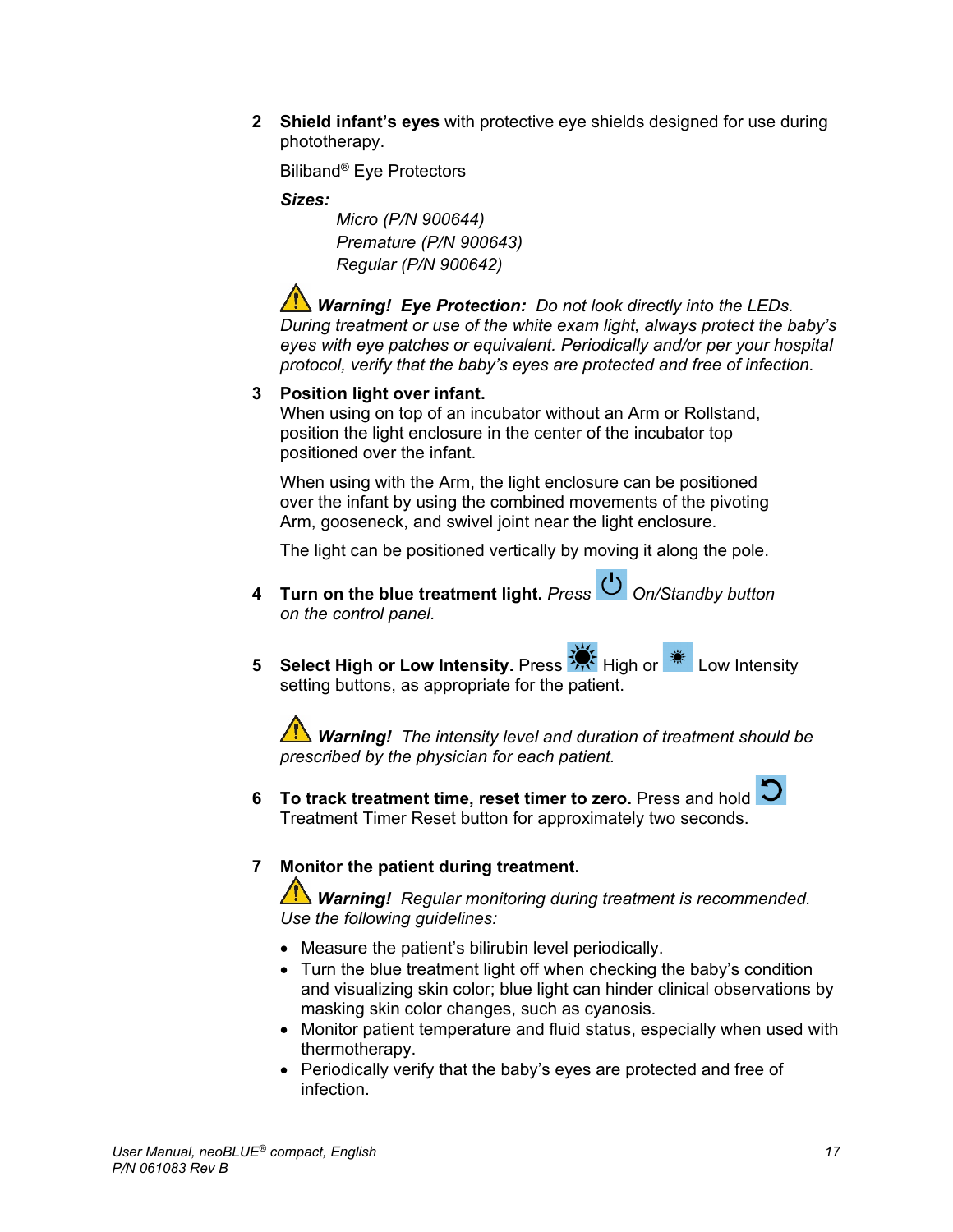- **8 Turn on white exam light as needed**. Press **Fig. 2014** exam light button on.
- **9 Turn off white exam light when finished**. Press  $\frac{2\sqrt{2}}{12}$  exam light button off, or press the On/Standby button to resume blue treatment light.
- 10 **Turn off blue treatment light when finished.** Press **U** On/Standby button.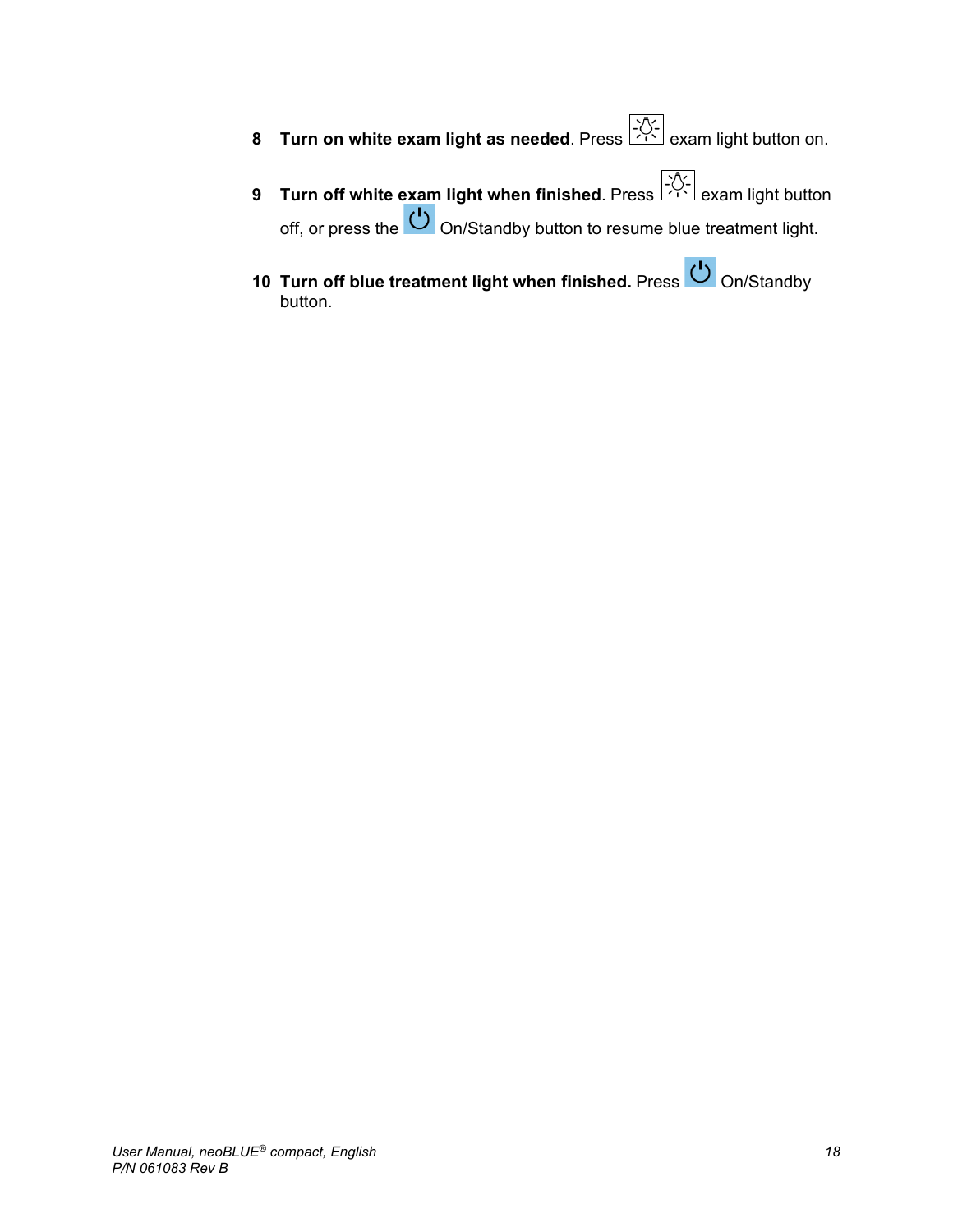# **5 Troubleshooting Guide**

*Note: The neoBLUE compact Service Manual is available separately.* 

*Warning! Disconnect electrical power: Always switch off the power and disconnect the power cord when repairing or cleaning the light.*

| <b>Problem</b>                                                | <b>Probable Cause</b>                                            | <b>Action</b>                                                                                                                                                                                                                                                                                         |
|---------------------------------------------------------------|------------------------------------------------------------------|-------------------------------------------------------------------------------------------------------------------------------------------------------------------------------------------------------------------------------------------------------------------------------------------------------|
| The unit does not turn<br>on; fan is off.                     | No power<br>Defective switch<br>Defective power supply           | • Verify that unit is plugged in.<br>• Verify the Power Supply<br>Connection Indicator is<br>illuminating green.<br>• Have a qualified technician<br>check the components and<br>replace as necessary.<br>• Contact Natus Technical<br>Service or authorized service<br>provider if problem persists. |
| The light turns on but<br>the fan is off.                     | Defective fan<br>Defective wiring<br>Fan is jammed due to debris | • Clean fan (Refer to Section<br>6.3)<br>• Have a qualified technician<br>check the components and<br>replace as necessary.<br>• Contact Natus Technical<br>Service or authorized service<br>provider if problem persists.                                                                            |
| Service indicator<br>light is illuminated                     | Multiple causes                                                  | • Have a qualified technician<br>refer to the Service Manual<br><b>Troubleshooting for Service</b><br>Indicator flow chart.<br>• Contact Natus Technical<br>Service or authorized service<br>provider if problem persists.                                                                            |
| The unit will not move<br>around on the<br>neoBLUE Rollstand. | Casters are locked                                               | • Unlock the five casters.                                                                                                                                                                                                                                                                            |

*Refer to the Service Manual Troubleshooting Guide for additional information.*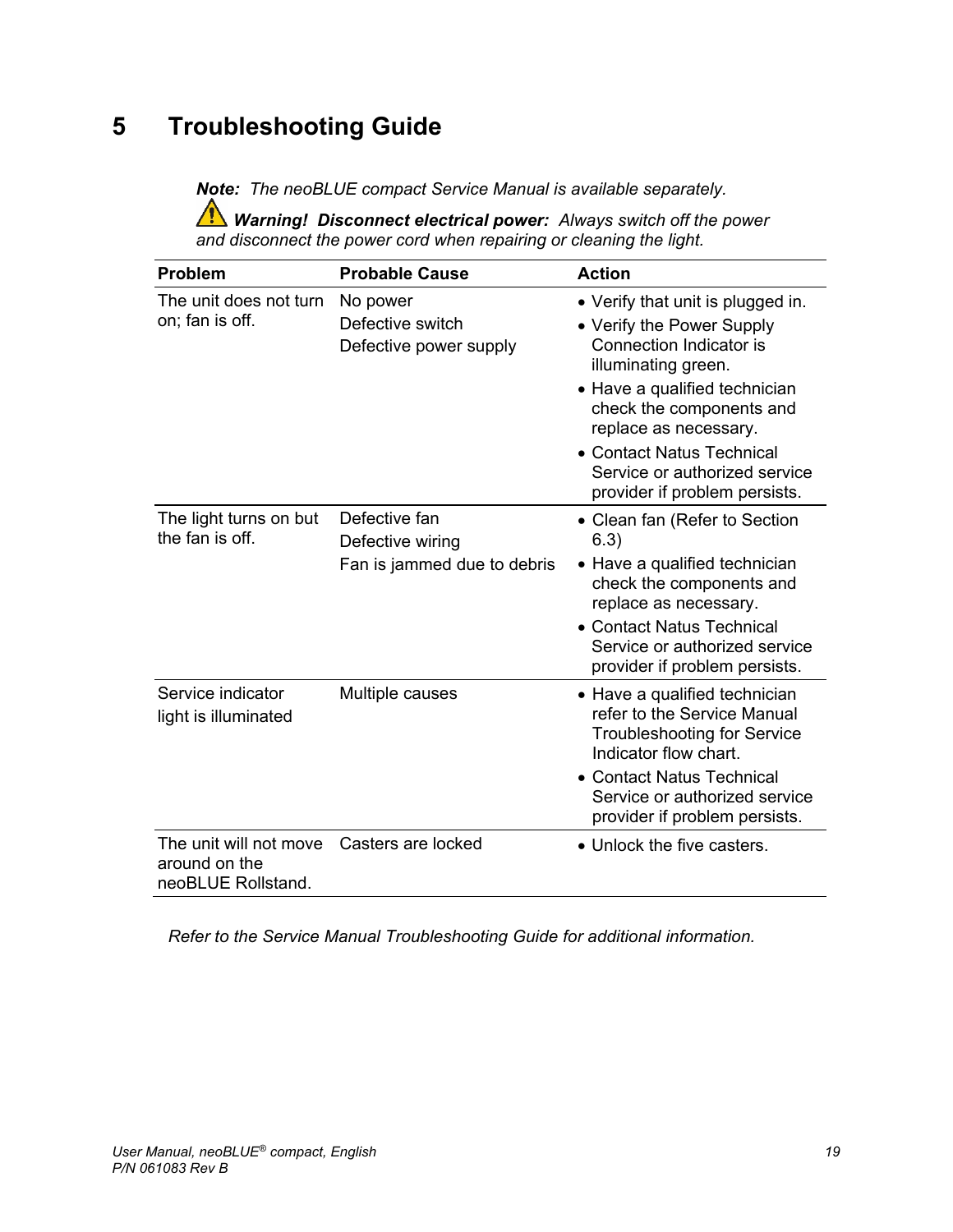# **6 Routine Cleaning and Maintenance**

# **6.1 Checking the Light Intensity**

It is recommended that the intensity of the light be checked per your hospital protocol, or at least every six months to ensure proper light intensity. Have a qualified technician test the intensity level and readjust the intensity to achieve the desired output, if required. Checking intensity before each use is recommended; however, as LEDs have very gradual degradation over time, it is not mandatory.

*Caution: Only qualified personnel should perform service and repair. Use extreme care when working with exposed circuitry.*

# **6.2 Adjusting the Light Intensity**

If the intensity of light falls below hospital-defined minimums due to degradation or increased distance from the light enclosure to the infant, then the light should be readjusted. Please refer to the neoBLUE compact Service Manual *for more information.*

*Note: The light will continue to operate with minimal degradation over time. Timing of adjustments is per hospital protocol.* 

*Important! The light was factory calibrated with the neoBLUE® Radiometer to deliver intensive phototherapy at a distance of 35 cm (13.75 in) from the baby. The intensity level should be prescribed by the physician for each patient. Refer to the Service Manual for information on adjusting the intensity if using the light at other distances.*

# **6.3 Cleaning**

*Warning! Disconnect electrical power: Always switch off the power and disconnect the power cord when repairing or cleaning the light.*

 *Warning! Do not clean the light while it is positioned over or near the patient.*

Remove dust from the exterior of the light with a soft brush or soft cloth dampened with water. Sponge away remaining debris with a mild solution of detergent and water, a non-caustic commercial cleaner, or hospital disinfectant.

Clean the lens with a soft cloth dampened with water. If water alone is ineffective in removing fingerprints or other markings, use a mild solution of detergent and water, a non-caustic commercial cleaner, or hospital disinfectant.

 *Caution: Observe the following precautions:*

- Do not spray liquids directly onto the light, or allow them to seep into the interior.
- Do not use caustic or abrasive cleaners.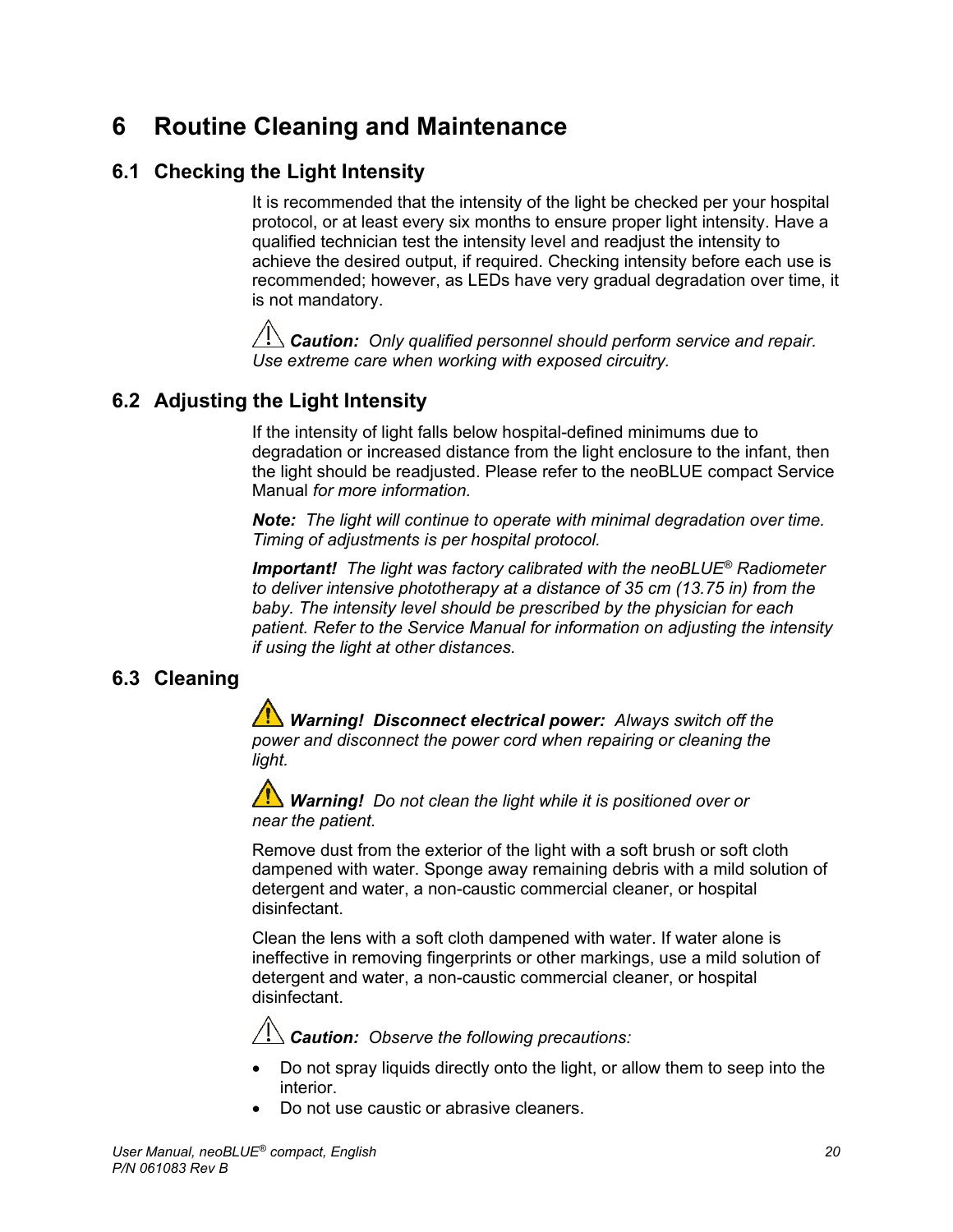- Do not clean with alcohol, acetone, or other solvents.
- Never immerse the light or its component parts.

*Note: The following hospital disinfectants are safe to use on this product (Cavicide/CaviWipes, PDI Sani-Cloth wipes, Clorox Germicidal wipes, Sporicidin, 5% bleach)*.

*Note: To ensure correct operating temperature, the vent filter on the underside of the light should be kept clear and free of dust*.

As part of routine maintenance, the vent filter should be cleaned once a month, or as needed.

- Remove stainless steel filter cover.
- Remove filter and run under water to rinse away dust.
- Allow filter to air dry before placing back in the vent.
- Place filter back in vent and re-attach filter cover.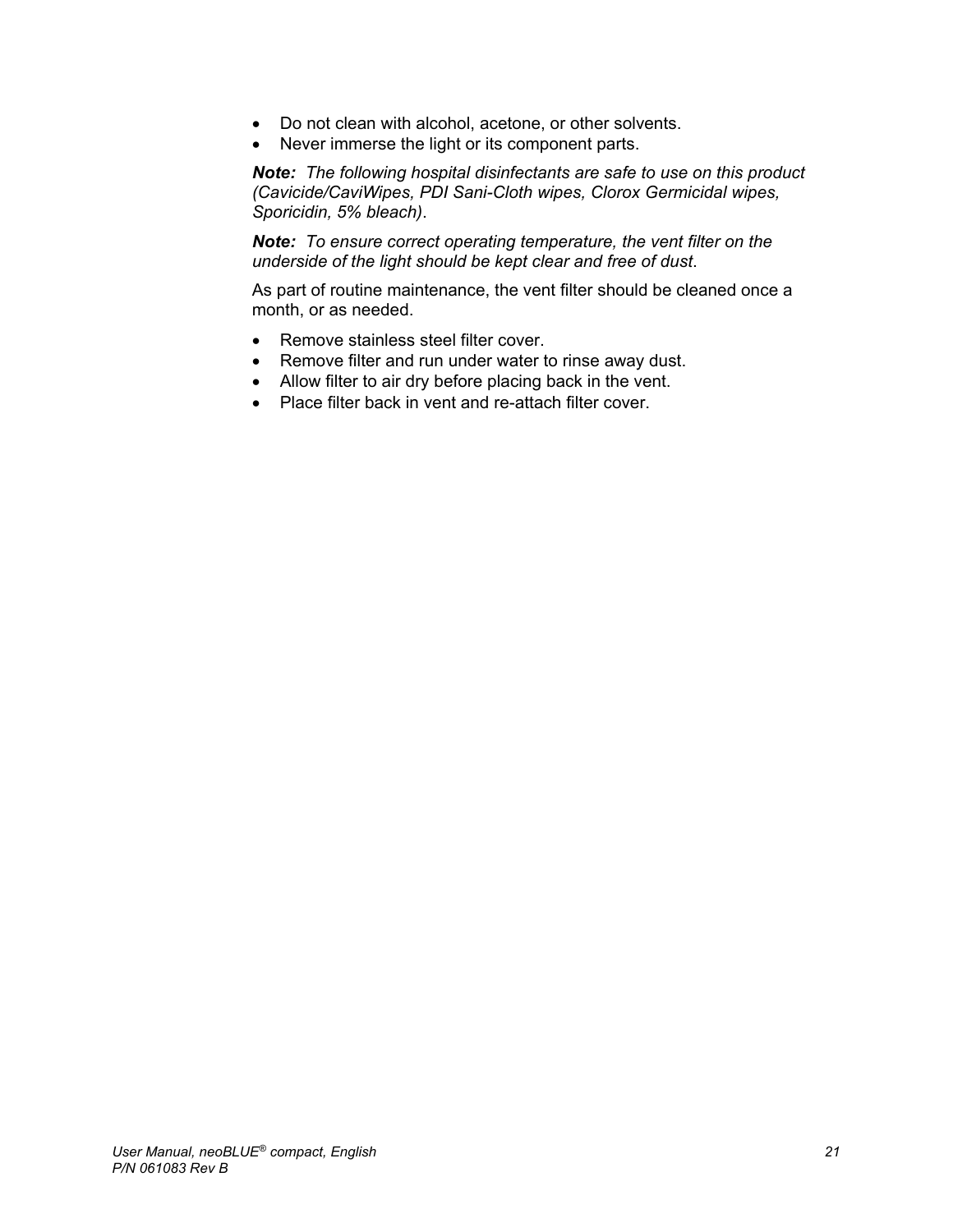# **7 Technical Reference**

The following graph shows the normalized spectra of the blue LEDs and the spectral sensitivity of the radiometer.



**Measurements for this light were made using a standard radiometer.**

The light output was factory calibrated with the neoBLUE® Radiometer to provide an initial intensity of 35 µW/cm2/nm at the high setting and 15 µW/cm2/nm at the low setting at a distance of 35 cm (13.75 in) from the light enclosure to the baby. This measurement is taken near the central area of the effective surface area for phototherapy.

The intensity of the light is inversely related to the distance from the light source to the baby. The light output can be adjusted to provide higher intensity to accommodate increased distances. To adjust the neoBLUE compact light to the desired intensity when changing the distance, please refer to the Service Manual.

Because your facility may use a different radiometer to measure the light intensity output, it is necessary to understand how your reading may differ from the neoBLUE Radiometer reading.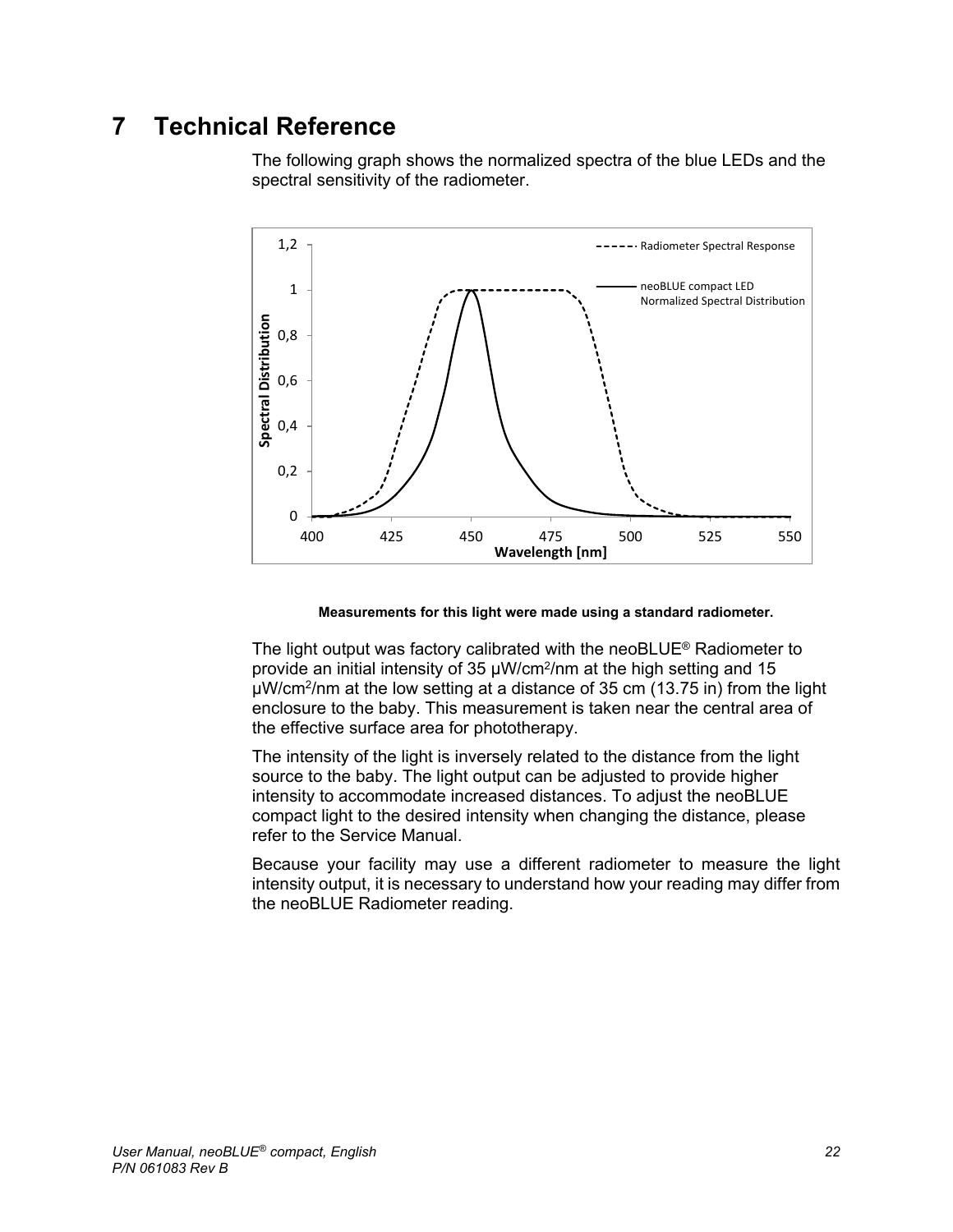# **8 Specifications**

Factory setting

Adjustable setting

Effective surface area at 35 cm >700 cm² (108.5 in²)

**Light Source** Blue and White LEDs<br>Wavelength Blue: Peak betwee Peak between 450 and 470 nm

Intensity **Intensity Peak intensity at 35 cm (13.75 in)** 

Low 15 ±2 µW/cm<sup>2</sup>/nm (total irradiance 1200 µW/cm<sup>2</sup>) High  $35 \pm 2 \mu W/cm^2/nm$  (total irradiance 2800  $\mu W/cm^2$ )

Low  $\mu$  Approx. 10-35  $\mu$ W/cm<sup>2</sup>/nm<br>High  $\mu$  Approx. 30-55  $\mu$ W/cm<sup>2</sup>/nm Approx. 30-55  $\mu$ W/cm<sup>2</sup>/nm

Variation in intensity over 6 hrs < 1% (based on peak value within illumination area)

(13.75 in) Approx. 29 x 25 cm (11.4 x 9.8 in)



over  $6$  hrs

**White Exam Light** Color Temperature **Approx. 4300K**<br>Illuminance **Approx. 10.000** 

**Safety**

Leakage current  $\sim$  400  $\mu$ A and  $\sim$  40 dB Audible Noise

#### **Weight**

**Rollstand (with light and Arm)**

Clearance of base from floor < 10.2 cm (4 in)

Intensity ratio **being the surface** > 0.4 (minimum to maximum within effective surface area)

Heat output at 35 cm (13.75 in)  $\leq 3^{\circ}$  F (1.7° C) warmer than ambient on mattress over 6 hrs

Approx.10,000 lux / 35 cm (13.75 in)

**Electrical Mains** 0.7A, 100-240V~, 50/60 Hz

Light < 1.2 kg (2.6 lbs)<br>Arm < 1.8 kg (4.0 lbs) Arm < 1.8 kg (4.0 lbs)<br>Rollstand < 10.9 kg (24 lbs)  $<$  10.9 kg (24 lbs)

adjustable from approx. 1.24 to 1.57 m (49 to 62 in)

Center of lens from post adjustable up to approx. 61 cm (24 in) at fully extended Arm

Tilt adjustment of enclosure total rotation angle of Arm's interface block approx. 55°

Base **6 and 1** and 5 legs with locking casters